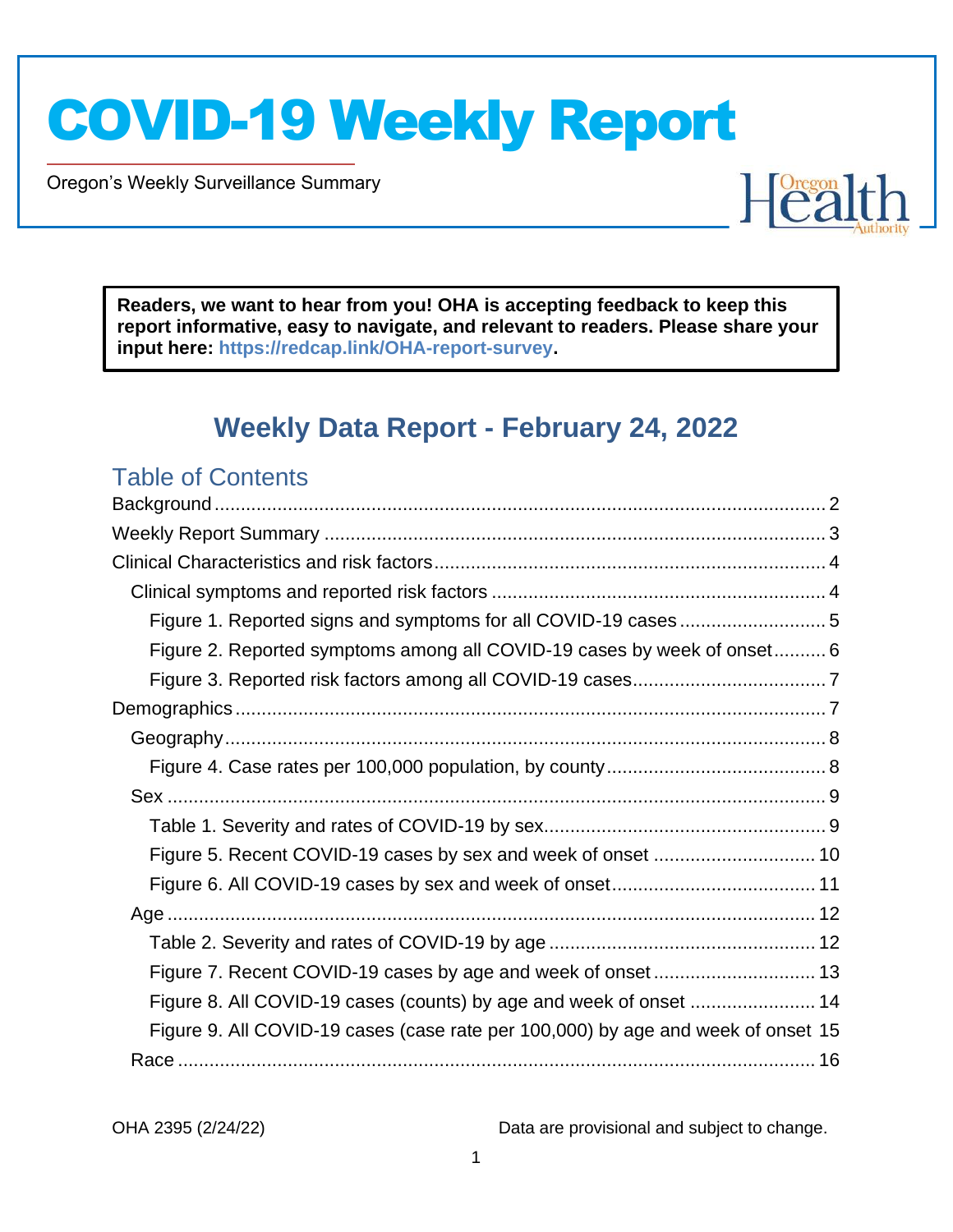Oregon's Weekly Surveillance Summary

Novel Coronavirus (COVID-19)



| Figure 10. Recent COVID-19 cases by race and week of onset 17                        |
|--------------------------------------------------------------------------------------|
| Figure 11. All COVID-19 cases (counts) by race and week of onset 18                  |
| Figure 12. All COVID-19 cases (case rates per 100,000) by race and week of onset     |
|                                                                                      |
|                                                                                      |
|                                                                                      |
| Figure 14. All COVID-19 cases (counts) by ethnicity and week of onset  22            |
| Figure 15. All COVID-19 cases (case rates per 100,000) by ethnicity and week of      |
|                                                                                      |
| Table 5. Ratio of age-adjusted rates for cases, hospitalizations, and deaths by race |
| Table 6. Ratio of age-adjusted rates for cases, hospitalizations, and deaths by      |
|                                                                                      |
|                                                                                      |
|                                                                                      |

## <span id="page-1-0"></span>**Background**

COVID-19 Weekly Report data will be finalized every Sunday at 11 p.m. PST, and the report will be published on Wednesday. Please note that the data reported here are continually being updated. For daily up-to-date information, visit the OHA COVID-19 web page: [https://govstatus.egov.com/OR-OHA-COVID-19.](https://govstatus.egov.com/OR-OHA-COVID-19)

As of 11 p.m. Sunday, February 20, there have been 688,573 cases of COVID-19 reported to the Oregon Health Authority. Of these, 22,324 (3.2%) are "presumptive" cases. This includes people with COVID-19-like symptoms and close contact with a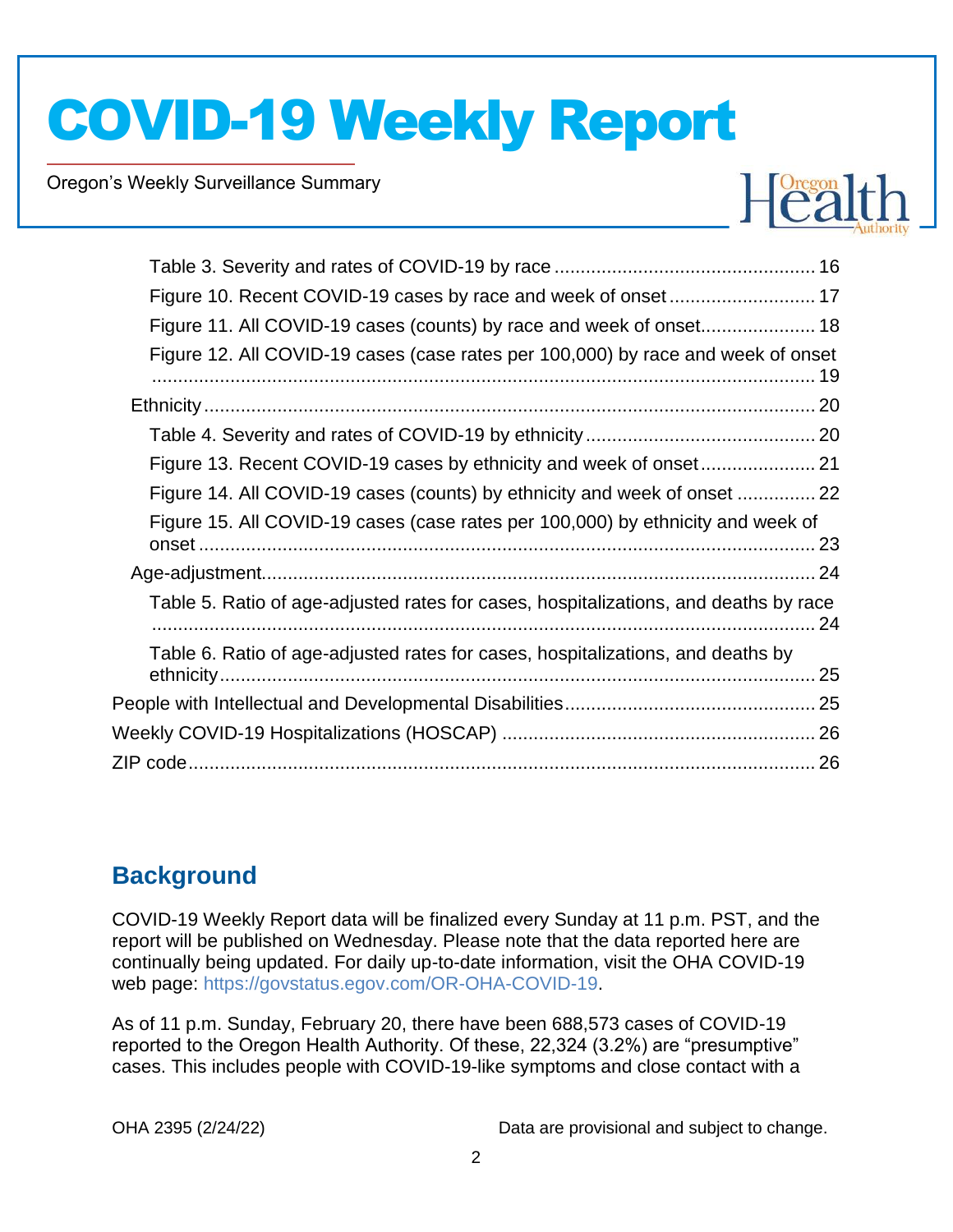Oregon's Weekly Surveillance Summary

Novel Coronavirus (COVID-19)



confirmed case, but who did not have a confirmatory laboratory test, and people that self-report at-home tests to public health. Though not confirmed, presumptive cases are highly likely to have COVID-19, given their specific symptoms and known exposure or at-home positive test. If a case later tests positive at a lab, that case will be recategorized as confirmed. If a case tests positive at home, the case will remain presumptive.

These data represent a snapshot of COVID-19 risk factors and clinical and demographic characteristics of cases, and they include data on cases with pending investigations. Not all cases have been interviewed at the time of this report. It is important to note that as of 1/11/2022, case investigation and contact tracing operations have been modified to prioritize outbreaks in high-consequence settings, such as healthcare, congregate care (e.g., nursing homes), corrections and settings related to our food chain. Public health is no longer calling all cases to attempt interview to assess symptoms and risks. The data shown in this report come from Oregon's electronic disease surveillance system for reportable diseases.

During the week of February 13–February 19<sup>1</sup> 130,116 tests for COVID-19 were performed on Oregonians; of these,  $9.6\%$  had a positive result.<sup>2</sup> This figure represents a "test-based" method, whereby all electronic lab reports received by OHA are used to calculate percent positivity.<sup>3</sup> Detailed tables of the number of tests and percent positivity can be found online at

[https://public.tableau.com/profile/oregon.health.authority.covid.19#!/vizhome/OregonHe](https://public.tableau.com/profile/oregon.health.authority.covid.19#!/vizhome/OregonHealthAuthorityCOVID-19DataDashboard/OregonsCOVID-19ELRsbyCounty) [althAuthorityCOVID-19DataDashboard/OregonsCOVID-19ELRsbyCounty.](https://public.tableau.com/profile/oregon.health.authority.covid.19#!/vizhome/OregonHealthAuthorityCOVID-19DataDashboard/OregonsCOVID-19ELRsbyCounty)

## <span id="page-2-0"></span>**Weekly Report Summary**

During Monday, February 14, through Sunday, February 20, 2022, OHA logged 9,332 new cases of COVID-19 infection—down 45% from last week's total and 84% from the peak week of January 17–23. The decline in cases came as reported tests declined

 $1$  This date range aligns with CDC's "MMWR week."

<sup>2</sup> Does not include antibody (serology) tests.

<sup>3</sup> www.cdc.gov/coronavirus/2019-ncov/lab/resources/calculating-percent-positivity.html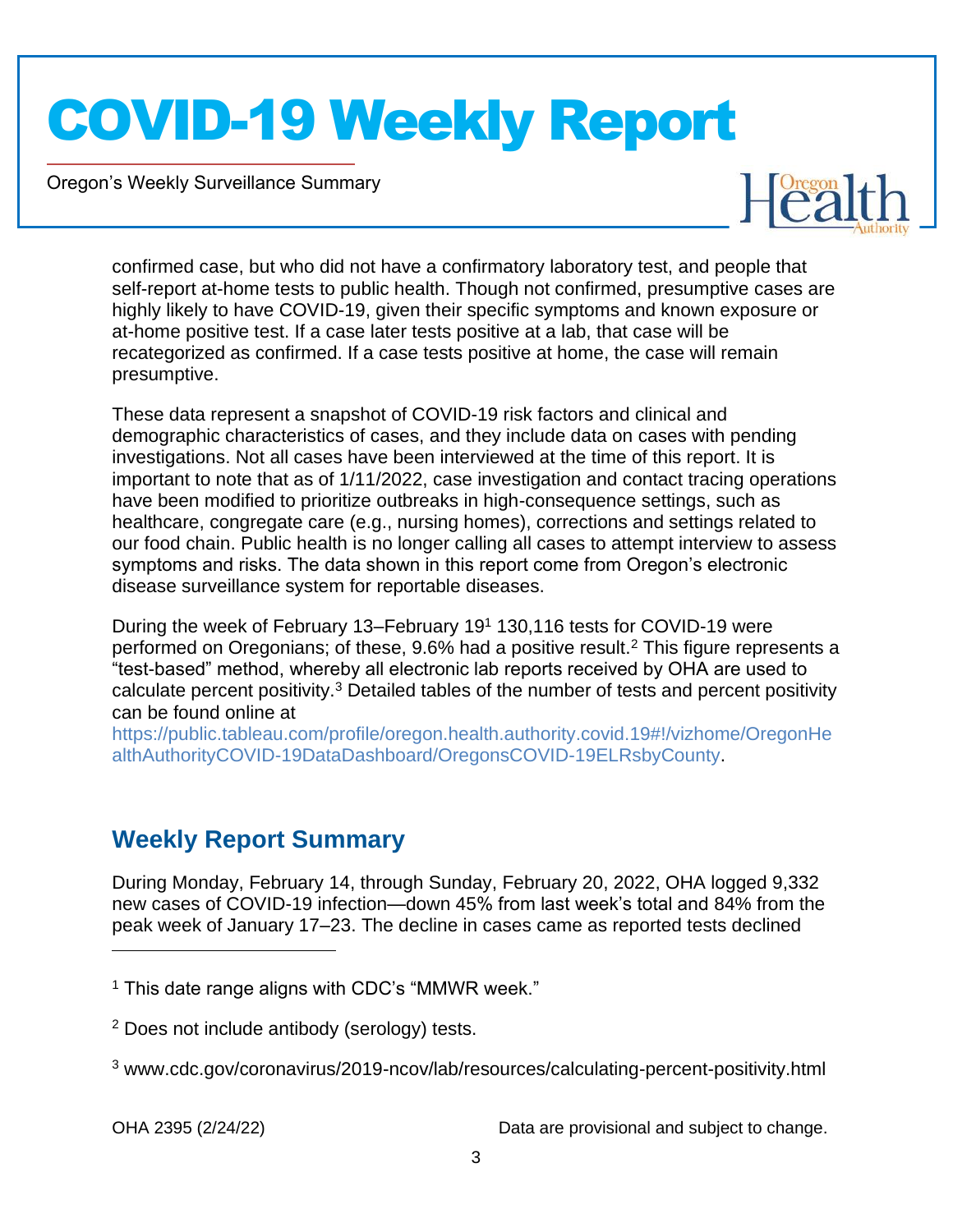Oregon's Weekly Surveillance Summary

Novel Coronavirus (COVID-19)



21% and the proportion positive falling from 13.7% to 9.6%. Reported cases declined across all races and Hispanic ethnicity, in all age groups, and in 35 of Oregon's 36 counties.

New COVID-19-associated hospitalizations declined almost 20% this week—from 794 to 639. One hundred eleven Oregonians died in association with COVID-19 this week down from 129 last week. Of the 688,573 cases reported in Oregon to date, 27,124 (3.9%) have been hospitalized, and 6,484 (0.9%) have died. The median age at death has been 76 years. COVID-19-associated deaths remain rare among the young: 6 (0.09%) of the COVID-19-associated deaths have been in Oregonians <20 years old, and 38 (0.6%) in persons younger than 30. Data on mortality in Oregon, including deaths associated with COVID-19, are available at [https://public.tableau.com/profile/oha.center.for.health.statistics.](https://public.tableau.com/profile/oha.center.for.health.statistics)

#### Additional data are available at

[https://public.tableau.com/profile/oregon.health.authority.covid.19#!/vizhome/OregonCO](https://public.tableau.com/profile/oregon.health.authority.covid.19#!/vizhome/OregonCOVID-19CaseDemographicsandDiseaseSeverityStatewide/DemographicData) [VID-19CaseDemographicsandDiseaseSeverityStatewide/DemographicData.](https://public.tableau.com/profile/oregon.health.authority.covid.19#!/vizhome/OregonCOVID-19CaseDemographicsandDiseaseSeverityStatewide/DemographicData)

## <span id="page-3-0"></span>**Clinical Characteristics and risk factors**

This section of the report describes the epidemiology of Oregon's COVID-19 cases, including common symptoms experienced by COVID-19 cases, and demographic breakdowns for sex, age, race, and ethnicity. Indicators of disease severity, specifically hospitalizations and deaths, are included in the tables.

#### <span id="page-3-1"></span>**Clinical symptoms and reported risk factors**

Figure 1 provides information on signs and symptoms from all COVID-19 cases. Of 688,573 cases, 235,702 (34.2%) reported having signs and symptoms of COVID-19. The most commonly reported symptoms are cough (n=126,563, 18.4%) and headache (n=99,507, 14.5%). Figure 2 provides information on the percentage of COVID-19 cases that report symptoms over time. Figure 3 provides information on risk factors from all COVID-19 cases. The most common risk factors are having contact with a known COVID-19 case prior to symptom onset (n=177,167, 25.7%) and having underlying medical conditions (n=520,308, 75.6%). Note that a person may report more than one sign/symptom or risk factor. Where displayed by week in this report, case data are categorized by week of reported symptom onset, not by date of case report. This results in reduced numbers in the most recent week or more due to reporting lags.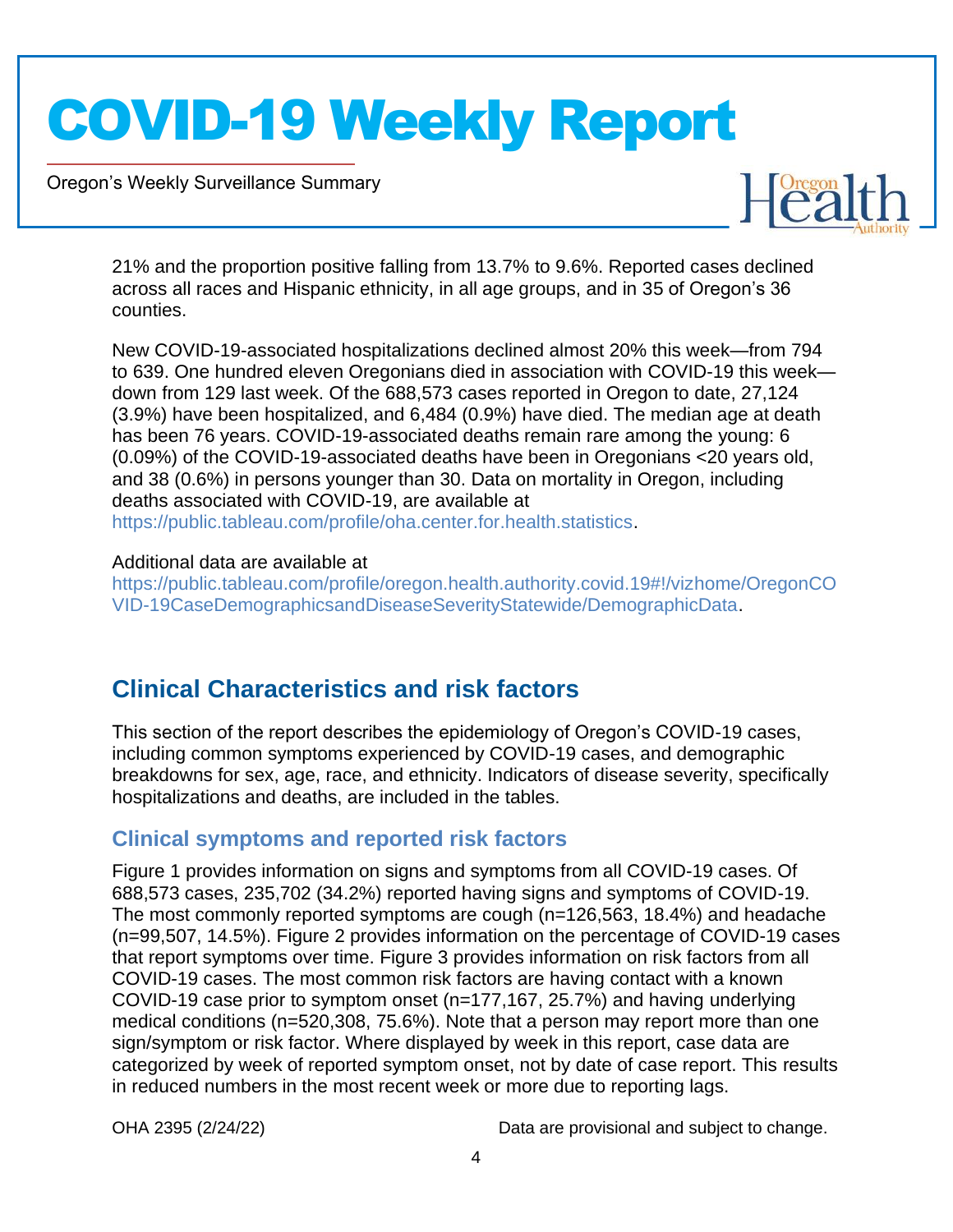Oregon's Weekly Surveillance Summary

Novel Coronavirus (COVID-19)



#### Additional data are available at

[https://public.tableau.com/app/profile/oregon.health.authority.covid.19/viz/OregonCOVI](https://public.tableau.com/app/profile/oregon.health.authority.covid.19/viz/OregonCOVID-19CaseDemographicsandDiseaseSeverityStatewide/DiseaseSeverity;and) [D-19CaseDemographicsandDiseaseSeverityStatewide/DiseaseSeverity;and](https://public.tableau.com/app/profile/oregon.health.authority.covid.19/viz/OregonCOVID-19CaseDemographicsandDiseaseSeverityStatewide/DiseaseSeverity;and) [https://public.tableau.com/app/profile/oregon.health.authority.covid.19/viz/OregonCOVI](https://public.tableau.com/app/profile/oregon.health.authority.covid.19/viz/OregonCOVID-19Update/DailyDataUpdate) [D-19Update/DailyDataUpdate.](https://public.tableau.com/app/profile/oregon.health.authority.covid.19/viz/OregonCOVID-19Update/DailyDataUpdate)

#### <span id="page-4-0"></span>**Figure 1. Reported signs and symptoms for all COVID-19 cases**

| Any symptoms-             |      | 34.2    |      | 61.3           |    | 4.5                     |  |  |
|---------------------------|------|---------|------|----------------|----|-------------------------|--|--|
| Cough-                    | 18.4 |         |      | 73.7           |    | 7.9                     |  |  |
| Headache-                 | 14.5 |         | 77.8 |                |    |                         |  |  |
| Aches-                    | 13.5 |         | 77.8 |                |    |                         |  |  |
| Runny nose-               | 11.4 |         |      | 78.3           |    | 10.3                    |  |  |
| Loss of smell-            | 11.1 |         |      | 76.3           |    | 12.6                    |  |  |
| Fever-                    | 10.2 |         | 75.8 |                |    | 14                      |  |  |
| Sore throat-              | 9.8  |         |      | 78.4           |    | 11.7                    |  |  |
| Chills-                   | 9.4  |         |      | 79.6           |    | 11                      |  |  |
| Shortness of Breath - 6.9 |      |         | 76.3 |                |    | 16.8                    |  |  |
| Nausea - 5.3              |      |         | 79.9 |                |    | 14.8                    |  |  |
| Diarrhea - 5.1            |      |         | 15.1 |                |    |                         |  |  |
| Abdominal Pain 2.6        |      |         | 80.7 |                |    |                         |  |  |
| Vomiting -2               |      |         | 80.3 |                |    |                         |  |  |
| Pneumonia - 1             |      |         | 79.2 |                |    | 19.7                    |  |  |
| Abnormal X-Ray-9          |      |         | 83.7 |                |    |                         |  |  |
| $ARDS - 4$                |      |         | 83.6 |                |    | 16                      |  |  |
| Ventilator - 3            |      |         | 83.6 |                |    | 16.1                    |  |  |
| $\mathbf 0$               |      | 200,000 |      | 400,000        |    | $\mathbf{I}$<br>600,000 |  |  |
|                           |      |         | Yes  | <b>Unknown</b> | No |                         |  |  |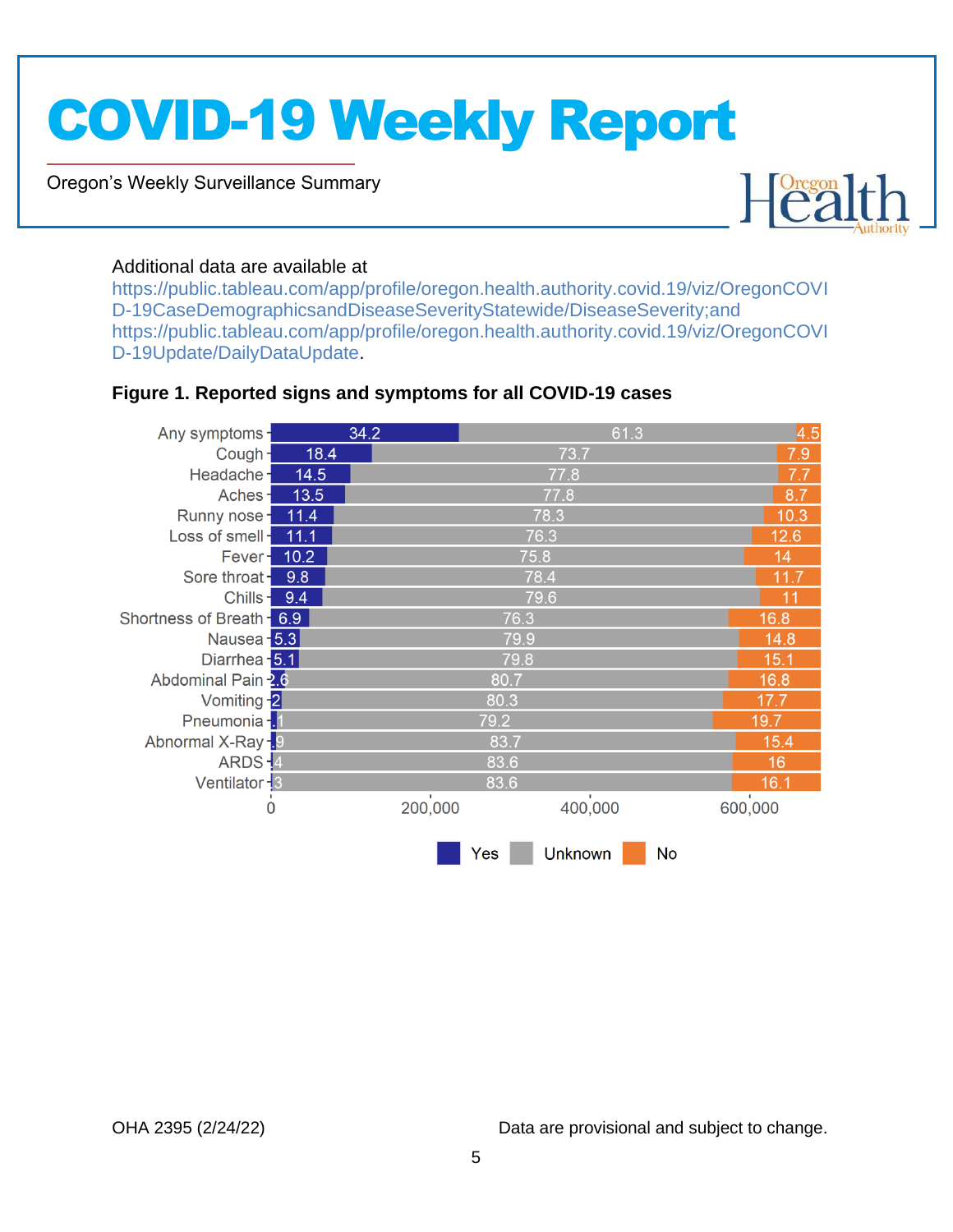

Oregon's Weekly Surveillance Summary

Novel Coronavirus (COVID-19)



#### <span id="page-5-0"></span>**Figure 2. Reported symptoms among all COVID-19 cases by week of onset**

OHA 2395 (2/24/22) Data are provisional and subject to change.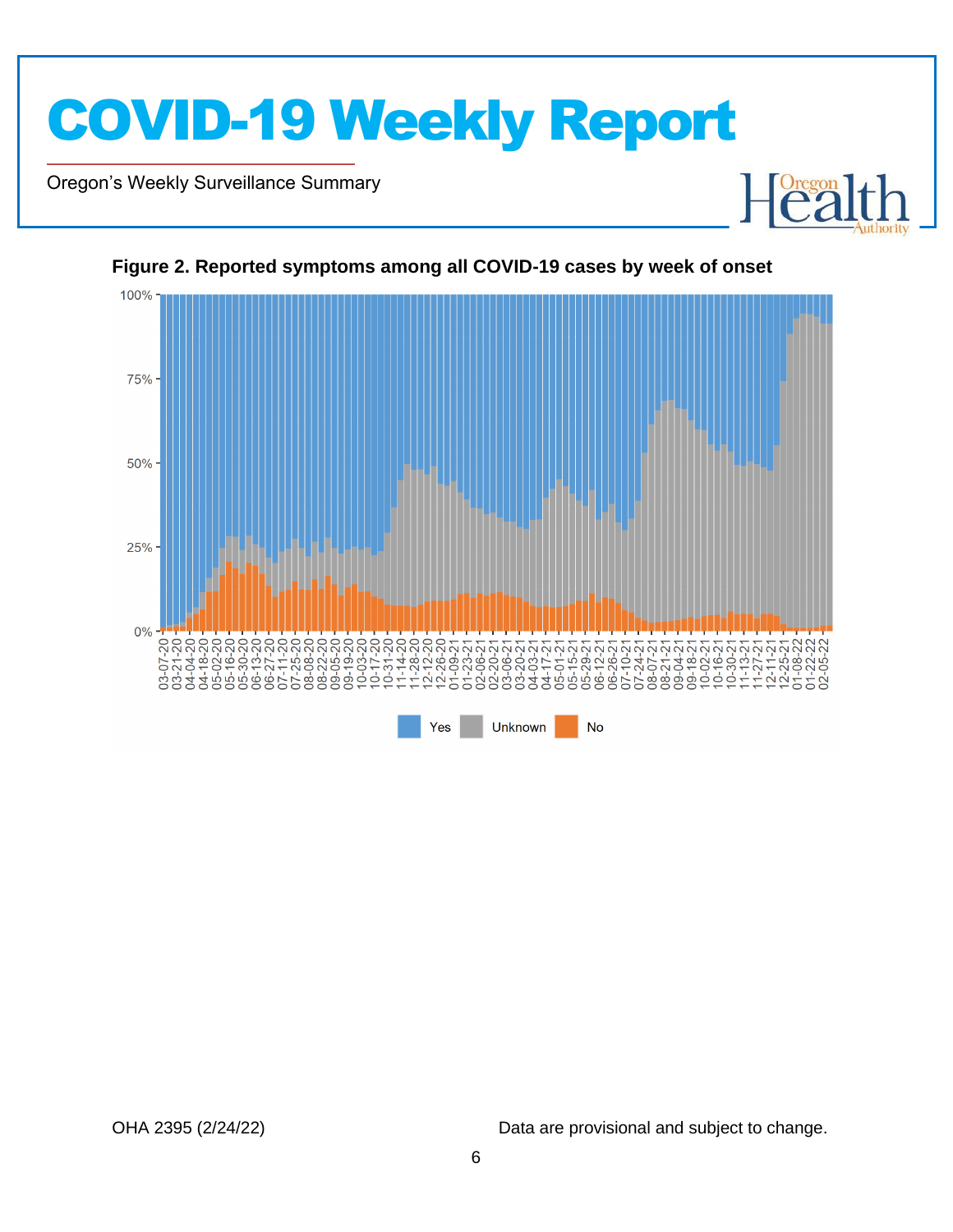Oregon's Weekly Surveillance Summary

Novel Coronavirus (COVID-19)



#### <span id="page-6-0"></span>**Figure 3. Reported risk factors among all COVID-19 cases**

#### **Risk factor definitions:**

- Congregate living situations include, but are not limited to, long-term care facilities, group homes, prisons, and shelters. Data include people with confirmed cases who live or work in congregate living situations.
- Direct patient care is only asked if a case is a healthcare worker or volunteer. The denominator is the number of healthcare workers or volunteers.
- Underlying medical conditions include cardiovascular disease, chronic liver disease, chronic lung disease, chronic renal disease, current or former smoker, diabetes mellitus, immunocompromised condition, neurologic and neurodevelopmental conditions, obesity, or other chronic diseases.

## <span id="page-6-1"></span>**Demographics**

The following tables and figures show the demographic characteristics for all COVID-19 cases. The tables show case counts, case rates, and indicators of severity by sex, age,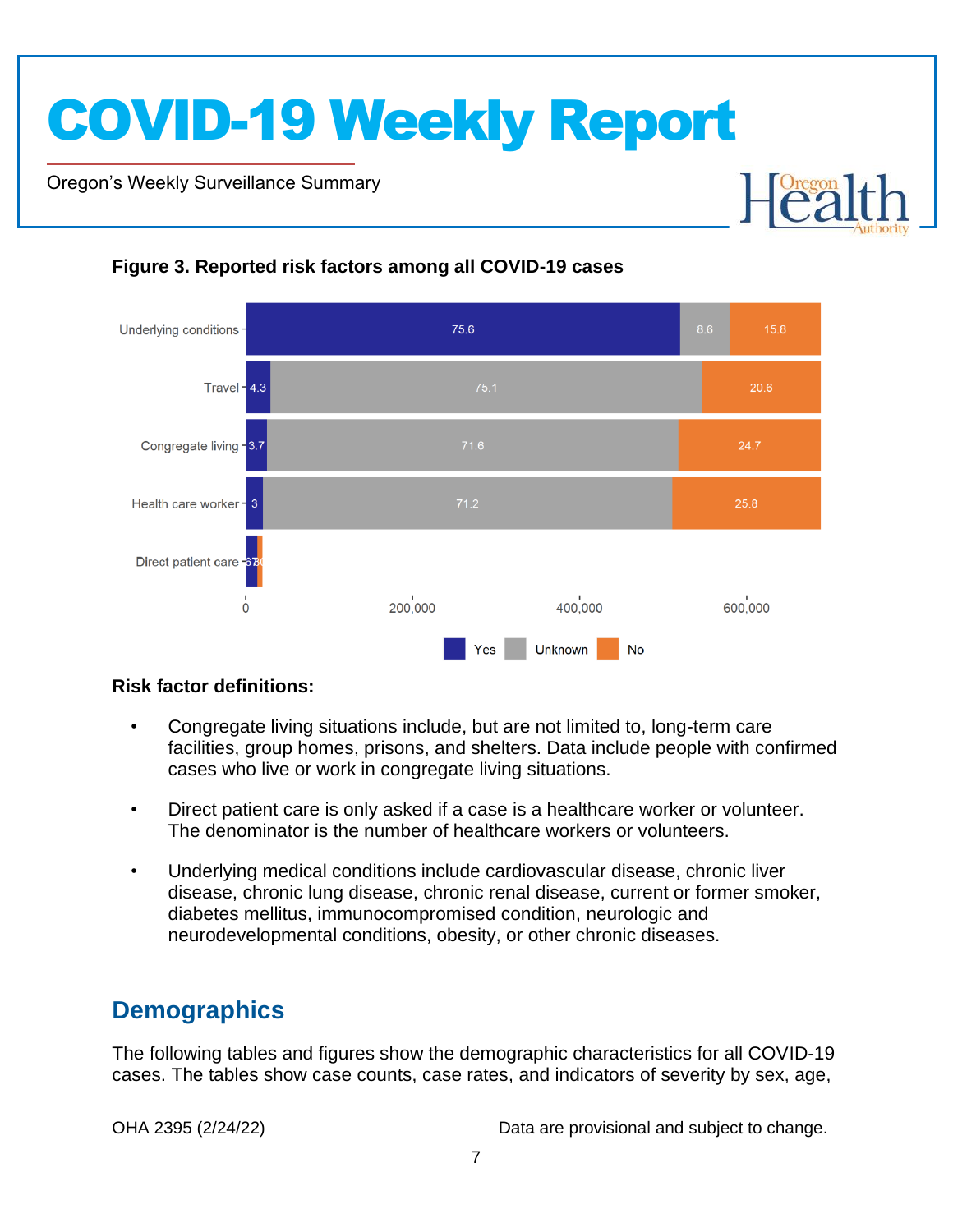Oregon's Weekly Surveillance Summary



race and ethnicity. The figures show cases over time, by week of onset, for sex, age, race, and ethnicity. Figure 4 displays case rates by county, in comparison to the case rate for all of Oregon.

#### <span id="page-7-0"></span>**Geography**

Novel Coronavirus (COVID-19)

The following figure shows case rates by county for the most recently completed MMWR week, which is currently February 13 to February 19, 2022. Cases are displayed using the date that the case became known to public health.

<span id="page-7-1"></span>

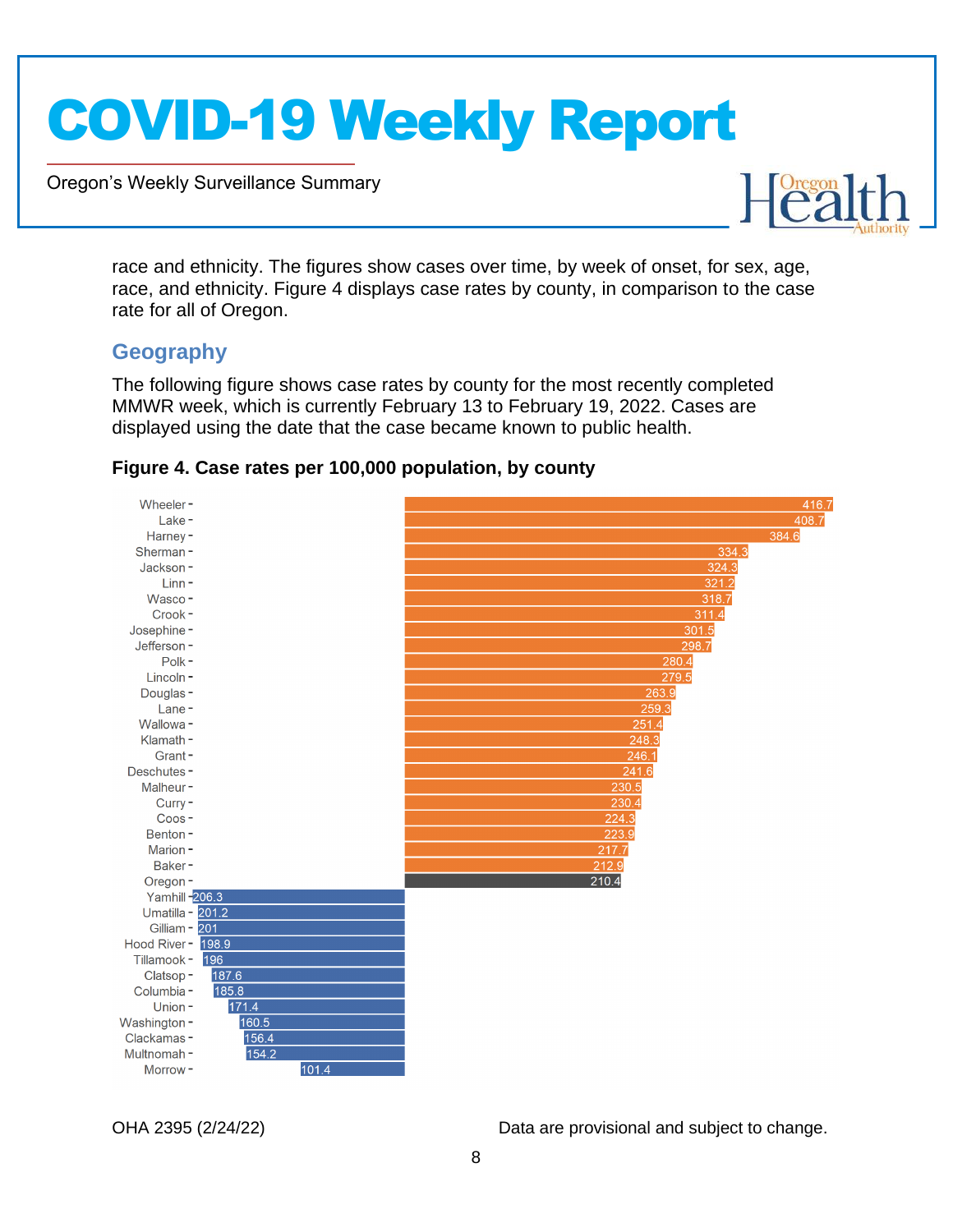Oregon's Weekly Surveillance Summary

Novel Coronavirus (COVID-19)



- 1. Counties that had case rates above the case rate for the state are displayed in orange. Counties that had case rates below the case rate for the state are displayed in blue.
- 2. Counties that had zero cases in the time period displayed appear on the list, but do not have a bar to display.
- 3. Additional data are available at [https://public.tableau.com/app/profile/oregon.health.authority.covid.19/viz/Oregon](https://public.tableau.com/app/profile/oregon.health.authority.covid.19/viz/OregonCOVID-19TestingandOutcomesbyCounty/OregonsCOVID-19TestingandOutcomesbyCounty) [COVID-19TestingandOutcomesbyCounty/OregonsCOVID-](https://public.tableau.com/app/profile/oregon.health.authority.covid.19/viz/OregonCOVID-19TestingandOutcomesbyCounty/OregonsCOVID-19TestingandOutcomesbyCounty)[19TestingandOutcomesbyCounty.](https://public.tableau.com/app/profile/oregon.health.authority.covid.19/viz/OregonCOVID-19TestingandOutcomesbyCounty/OregonsCOVID-19TestingandOutcomesbyCounty)

#### <span id="page-8-0"></span>**Sex**

| <b>Sex</b>              | <b>Cases</b> | % of total<br>cases | Cases per<br>100,000 | <b>Hospitalized</b> | % Hospitalized | <b>Deaths</b> | Case<br>fatality |
|-------------------------|--------------|---------------------|----------------------|---------------------|----------------|---------------|------------------|
| Female                  | 351,102      | 51.0                | 16,232.7             | 12,806              | 3.6            | 2,885         | 0.8              |
| Male                    | 317,947      | 46.2                | 15,103.5             | 14,130              | 4.4            | 3,553         | 1.1              |
| Non-Binary              | 79           | 0.0                 |                      | $\mathbf 0$         | 0.0            | $\mathbf 0$   | 0.0              |
| <b>Not</b><br>Available | 19,445       | 2.8                 |                      | 188                 | 1.0            | 46            | 0.2              |
| Total                   | 688,573      | 100.0               | 16,133.2             | 27,124              | 3.9            | 6,484         | 0.9              |

#### <span id="page-8-1"></span>**Table 1. Severity and rates of COVID-19 by sex**

- 1. Rates are calculated using population estimates from the 2020 Annual Population Report from Portland State University's College of Urban & Public Affairs Population Research Center and 2019 housing and demographic data from the U.S. Census Bureau's American Community Survey (ACS).
- 2. Additional data are available at [https://public.tableau.com/app/profile/oregon.health.authority.covid.19/viz/Oregon](https://public.tableau.com/app/profile/oregon.health.authority.covid.19/viz/OregonCOVID-19CaseDemographicsandDiseaseSeverityStatewide/DemographicDataHosp?publish=yes) [COVID-](https://public.tableau.com/app/profile/oregon.health.authority.covid.19/viz/OregonCOVID-19CaseDemographicsandDiseaseSeverityStatewide/DemographicDataHosp?publish=yes)[19CaseDemographicsandDiseaseSeverityStatewide/DemographicDataHosp?pu](https://public.tableau.com/app/profile/oregon.health.authority.covid.19/viz/OregonCOVID-19CaseDemographicsandDiseaseSeverityStatewide/DemographicDataHosp?publish=yes) [blish=yes.](https://public.tableau.com/app/profile/oregon.health.authority.covid.19/viz/OregonCOVID-19CaseDemographicsandDiseaseSeverityStatewide/DemographicDataHosp?publish=yes)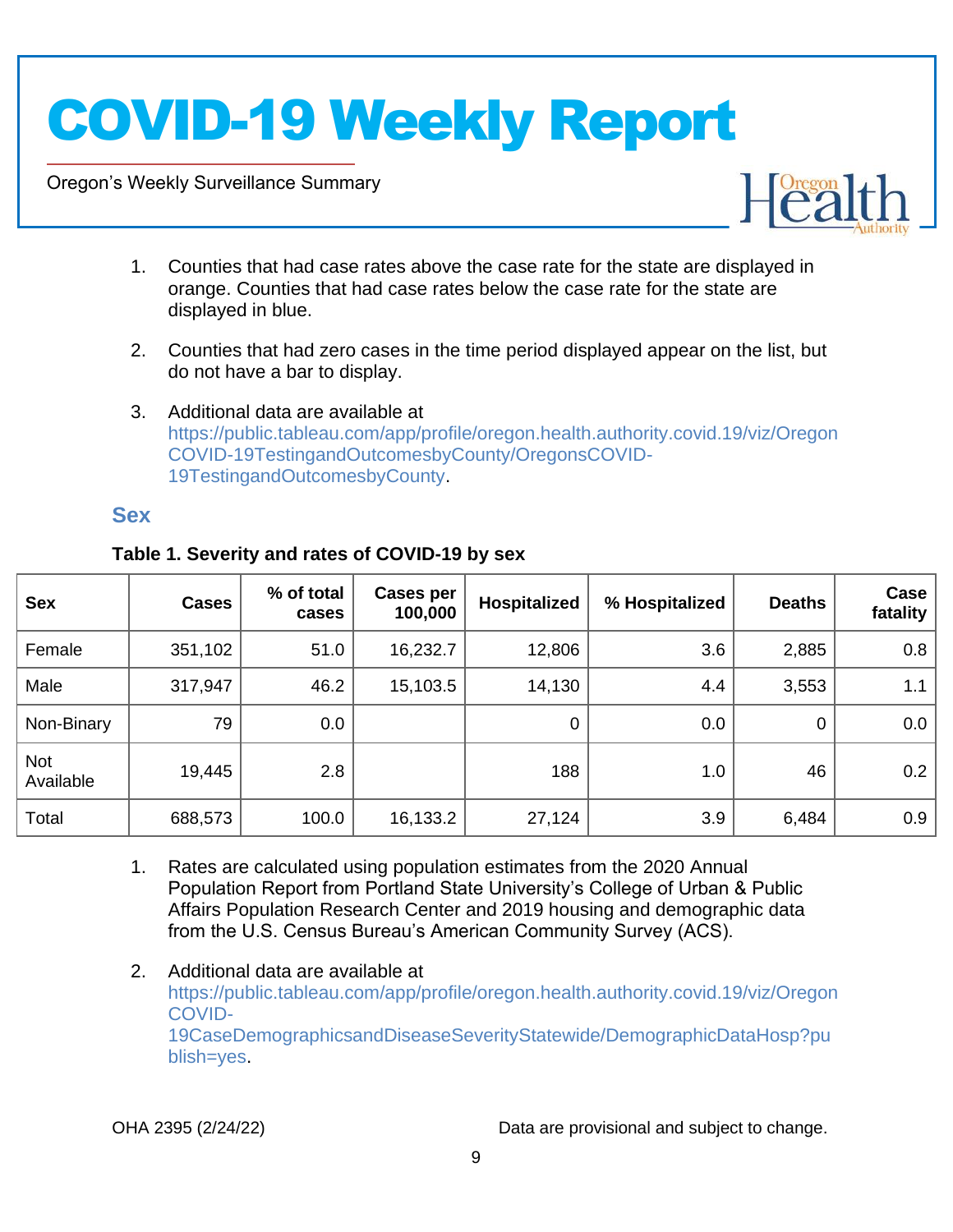

Oregon's Weekly Surveillance Summary

Novel Coronavirus (COVID-19)





#### <span id="page-9-0"></span>**Figure 5. Recent COVID-19 cases by sex and week of onset**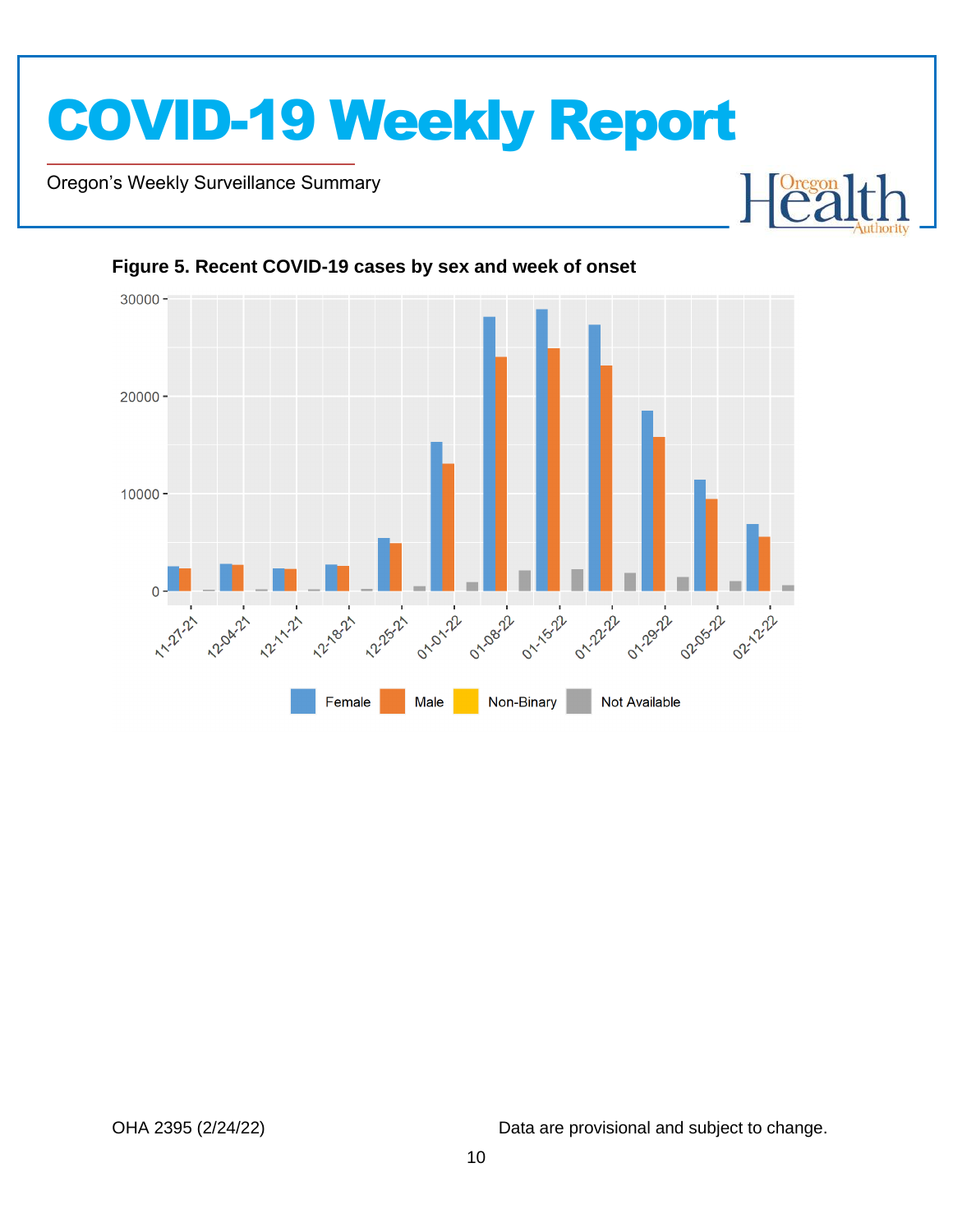Oregon's Weekly Surveillance Summary

Novel Coronavirus (COVID-19)



<span id="page-10-0"></span>**Figure 6. All COVID-19 cases by sex and week of onset**

OHA 2395 (2/24/22) Data are provisional and subject to change.

 $\begin{bmatrix} \text{Oregon} \\ \text{C2} \end{bmatrix}$ 

┠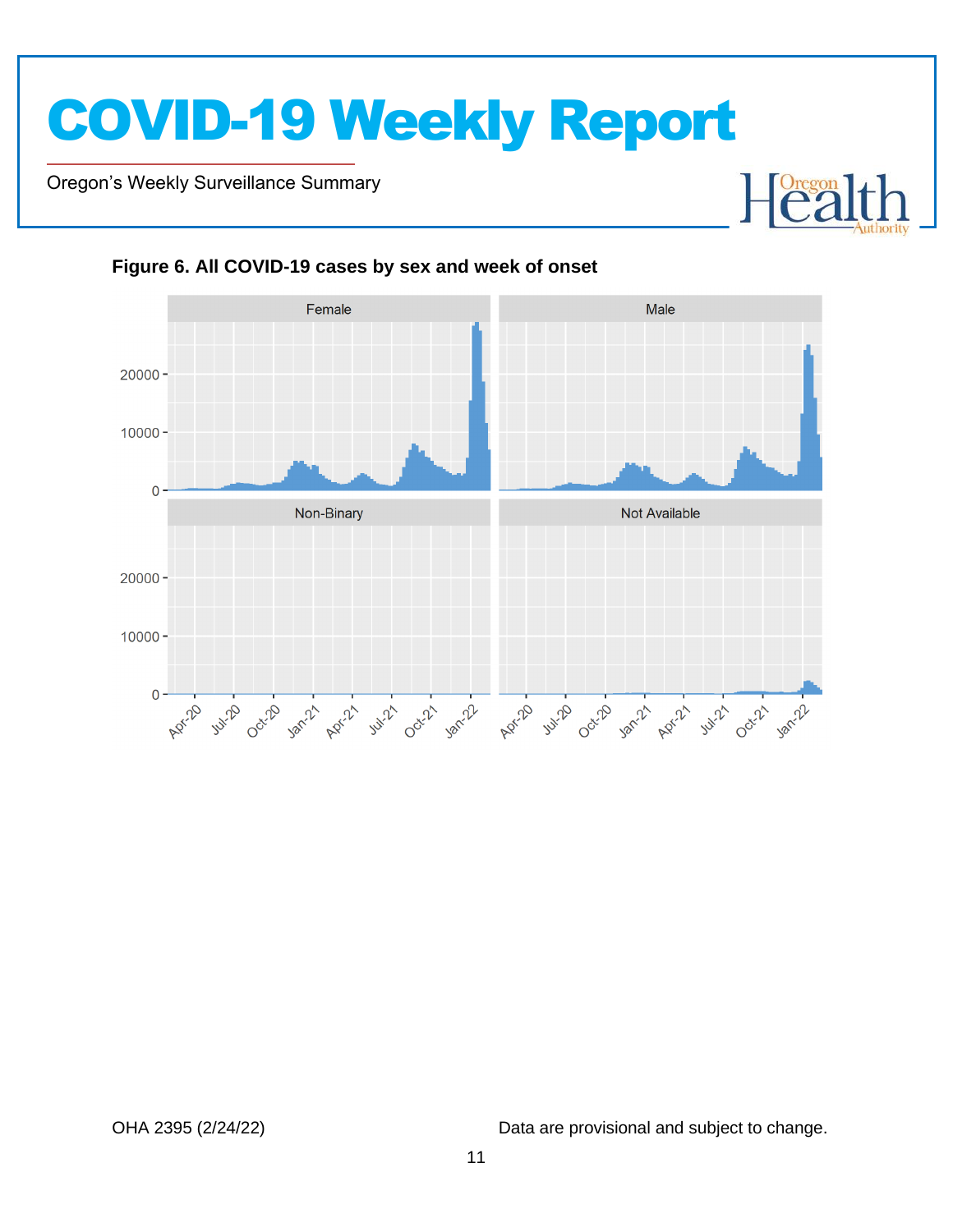Oregon's Weekly Surveillance Summary

Novel Coronavirus (COVID-19)

# Heal

### <span id="page-11-0"></span>**Age**

#### <span id="page-11-1"></span>**Table 2. Severity and rates of COVID-19 by age**

| Age<br>group            | <b>Cases</b> | % of total<br>cases | <b>Cases per</b><br>100,000 | <b>Hospitalized</b> | % Hospitalized | <b>Deaths</b>  | Case<br>fatality |
|-------------------------|--------------|---------------------|-----------------------------|---------------------|----------------|----------------|------------------|
| $0 - 9$                 | 62,274       | 9.0                 | 13,280.9                    | 403                 | 0.6            | $\overline{2}$ | 0.0              |
| $10 - 19$               | 83,328       | 12.1                | 16,512.7                    | 457                 | 0.5            | 4              | 0.0              |
| 20-29                   | 131,540      | 19.1                | 23,886.2                    | 1,628               | 1.2            | 32             | 0.0              |
| 30-39                   | 120,990      | 17.6                | 20,411.0                    | 2,183               | 1.8            | 103            | 0.1              |
| 40-49                   | 100,254      | 14.6                | 18,580.8                    | 2,804               | 2.8            | 265            | 0.3              |
| 50-59                   | 80,384       | 11.7                | 15,058.1                    | 4,081               | 5.1            | 605            | 0.8              |
| 60-69                   | 56,811       | 8.3                 | 10,372.8                    | 5,561               | 9.8            | 1,223          | 2.2              |
| 70-79                   | 32,332       | 4.7                 | 9,189.1                     | 5,383               | 16.6           | 1,601          | 5.0              |
| $80+$                   | 19,151       | 2.8                 | 10,750.9                    | 4,614               | 24.1           | 2,649          | 13.8             |
| <b>Not</b><br>Available | 1,509        | 0.2                 |                             | 10                  | 0.7            | $\mathbf 0$    | 0.0              |
| Total                   | 688,573      | 100.0               | 16,133.2                    | 27,124              | 3.9            | 6,484          | 0.9              |

- 1. Rates are calculated using population estimates from the 2020 Annual Population Report from Portland State University's College of Urban & Public Affairs Population Research Center and 2019 housing and demographic data from the U.S. Census Bureau's American Community Survey (ACS).
- 2. Additional data are available at [https://public.tableau.com/app/profile/oregon.health.authority.covid.19/viz/Oregon](https://public.tableau.com/app/profile/oregon.health.authority.covid.19/viz/OregonCOVID-19CaseDemographicsandDiseaseSeverityStatewide/DemographicDataHosp?publish=yes) [COVID-](https://public.tableau.com/app/profile/oregon.health.authority.covid.19/viz/OregonCOVID-19CaseDemographicsandDiseaseSeverityStatewide/DemographicDataHosp?publish=yes)[19CaseDemographicsandDiseaseSeverityStatewide/DemographicDataHosp?pu](https://public.tableau.com/app/profile/oregon.health.authority.covid.19/viz/OregonCOVID-19CaseDemographicsandDiseaseSeverityStatewide/DemographicDataHosp?publish=yes) [blish=yes;](https://public.tableau.com/app/profile/oregon.health.authority.covid.19/viz/OregonCOVID-19CaseDemographicsandDiseaseSeverityStatewide/DemographicDataHosp?publish=yes) and [https://public.tableau.com/app/profile/oregon.health.authority.covid.19/viz/Oregon](https://public.tableau.com/app/profile/oregon.health.authority.covid.19/viz/OregonCOVID-19CaseDemographicsandDiseaseSeverityStatewide/SeverityTrends) [COVID-19CaseDemographicsandDiseaseSeverityStatewide/SeverityTrends.](https://public.tableau.com/app/profile/oregon.health.authority.covid.19/viz/OregonCOVID-19CaseDemographicsandDiseaseSeverityStatewide/SeverityTrends)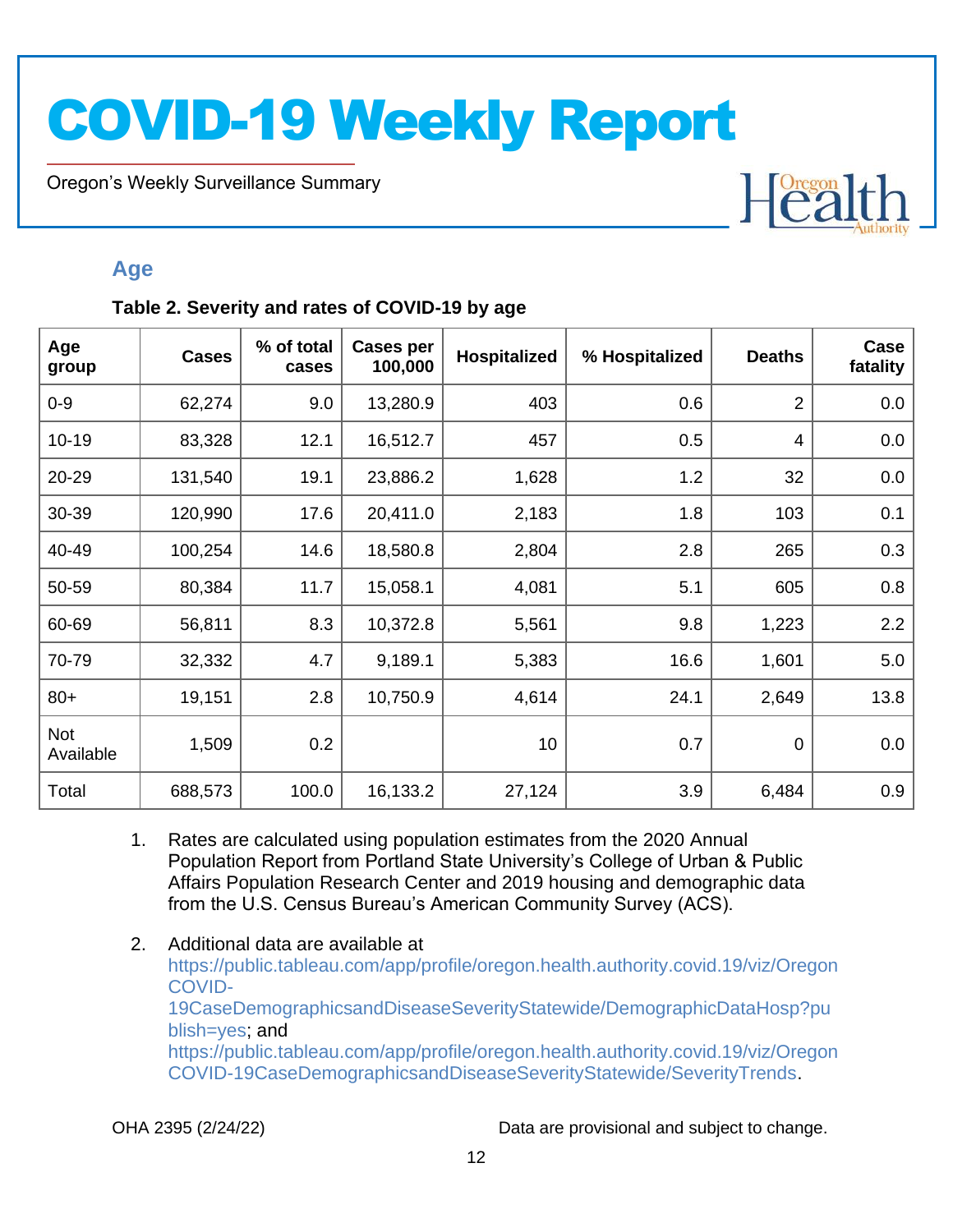

Oregon's Weekly Surveillance Summary

Novel Coronavirus (COVID-19)



<span id="page-12-0"></span>**Figure 7. Recent COVID-19 cases by age and week of onset**

OHA 2395 (2/24/22) Data are provisional and subject to change.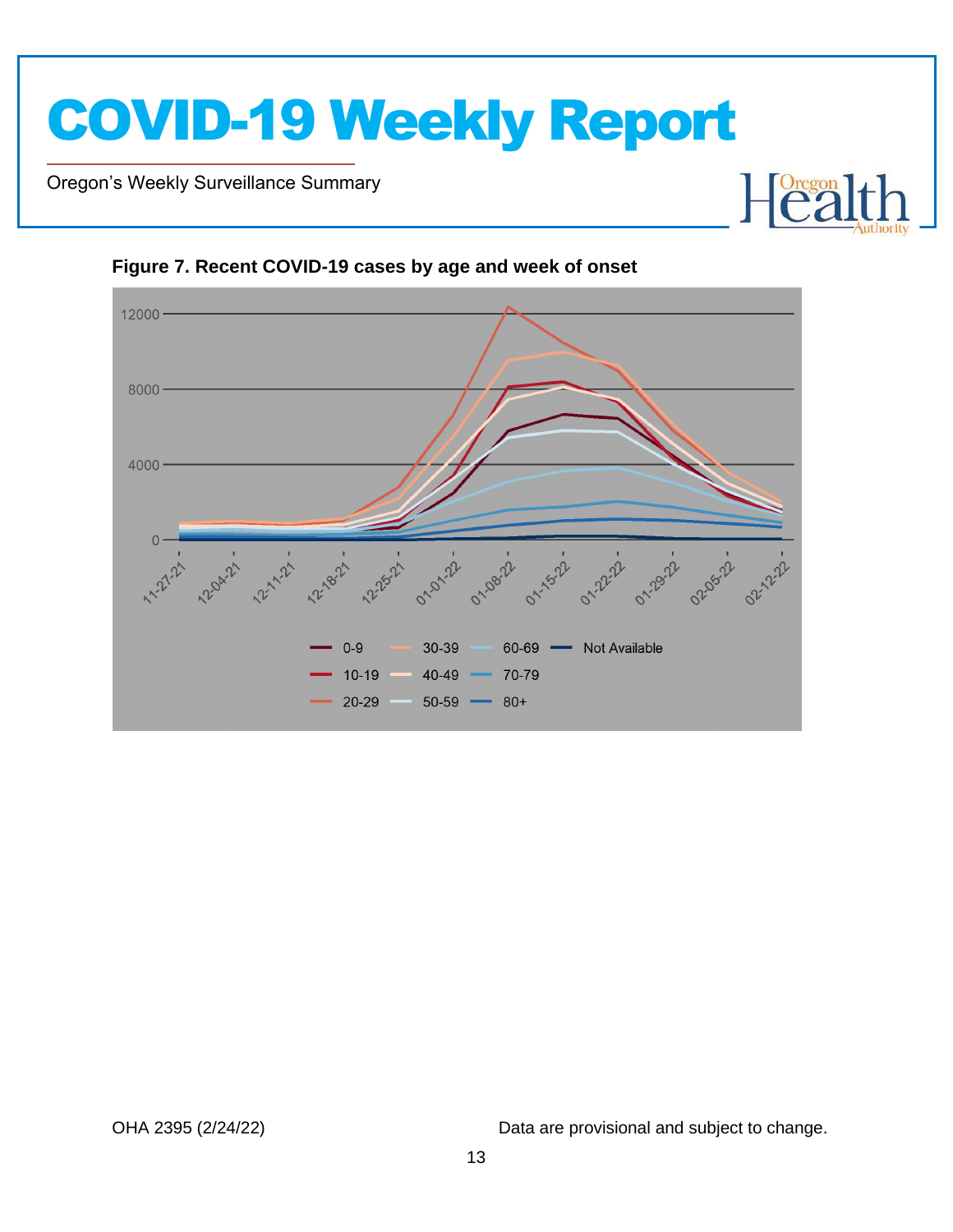Oregon's Weekly Surveillance Summary

Novel Coronavirus (COVID-19)



#### <span id="page-13-0"></span>**Figure 8. All COVID-19 cases (counts) by age and week of onset**

OHA 2395 (2/24/22) Data are provisional and subject to change.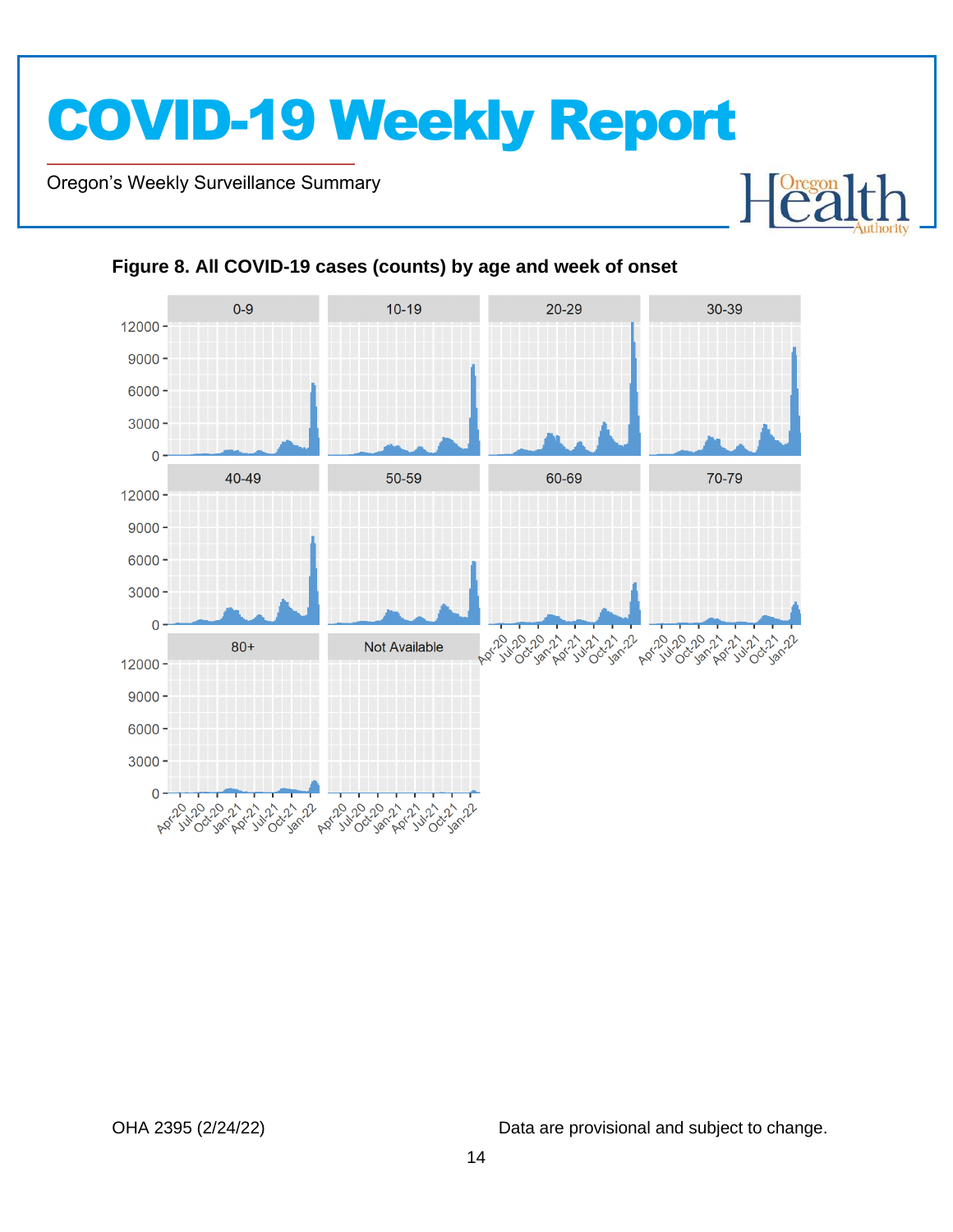Oregon's Weekly Surveillance Summary

Novel Coronavirus (COVID-19)



#### <span id="page-14-0"></span>**Figure 9. All COVID-19 cases (case rate per 100,000) by age and week of onset**

OHA 2395 (2/24/22) Data are provisional and subject to change.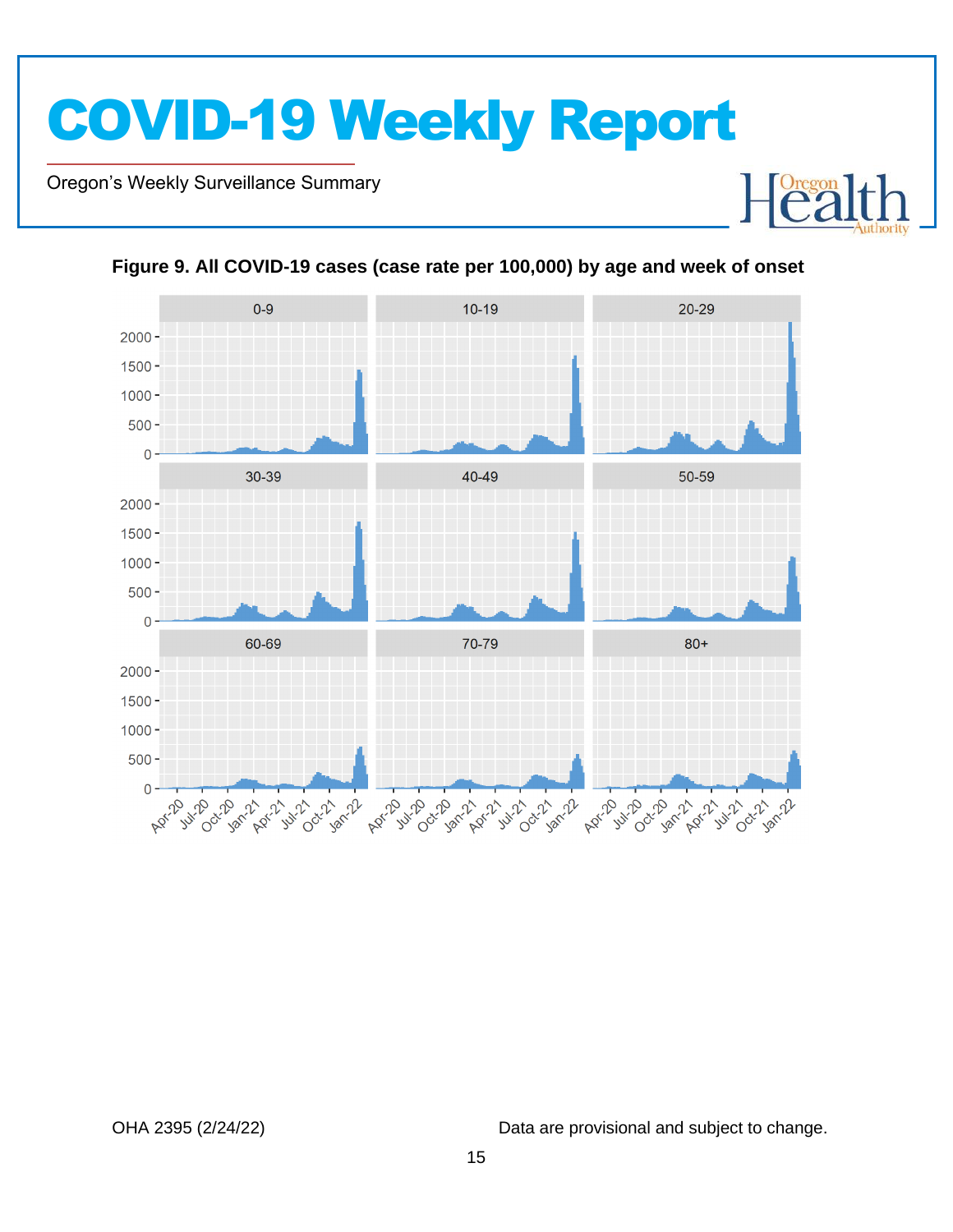Oregon's Weekly Surveillance Summary

## Heal

#### <span id="page-15-0"></span>**Race**

Novel Coronavirus (COVID-19)

#### <span id="page-15-1"></span>**Table 3. Severity and rates of COVID-19 by race**

| Race                                       | <b>Cases</b> | % of total<br>cases | <b>Cases per</b><br>100,000 | Hospitalized | % Hospitalized | <b>Deaths</b> | Case<br>fatality |
|--------------------------------------------|--------------|---------------------|-----------------------------|--------------|----------------|---------------|------------------|
| > 1 race                                   | 7,458        | 1.1                 | 3,638.2                     | 344          | 4.6            | 76            | 1.0              |
| American<br>Indian/Alaska<br><b>Native</b> | 10,368       | 1.5                 | 20,874.2                    | 546          | 5.3            | 108           | 1.0              |
| Asian                                      | 17,345       | 2.5                 | 9,294.0                     | 634          | 3.7            | 111           | 0.6              |
| <b>Black</b>                               | 15,315       | 2.2                 | 18,834.6                    | 863          | 5.6            | 111           | 0.7              |
| Not Available                              | 196,641      | 28.6                |                             | 3,419        | 1.7            | 1,271         | 0.6              |
| Other                                      | 85,398       | 12.4                |                             | 3,144        | 3.7            | 441           | 0.5              |
| Pacific Islander                           | 2,605        | 0.4                 | 15,161.6                    | 218          | 8.4            | 29            | 1.1              |
| White                                      | 353,443      | 51.3                | 9,824.8                     | 17,956       | 5.1            | 4,337         | 1.2              |
| Total                                      | 688,573      | 100.0               | 16,133.2                    | 27,124       | 3.9            | 6,484         | 0.9              |

- 1. During the case investigation, people are asked to self-report their race, ethnicity, tribal affiliation, country of origin, or ancestry.
- 2. Rates are calculated using population estimates from the 2020 Annual Population Report from Portland State University's College of Urban & Public Affairs Population Research Center and 2019 housing and demographic data from the U.S. Census Bureau's American Community Survey (ACS).
- 3. Persons for which race information was not available were not included in these estimates. The number of persons with race data unavailable can be found in Table 3.
- 4. 59,476 (69.6%) of the 85,398 persons who identify as "Other" race also selfidentify as Hispanic or Latino.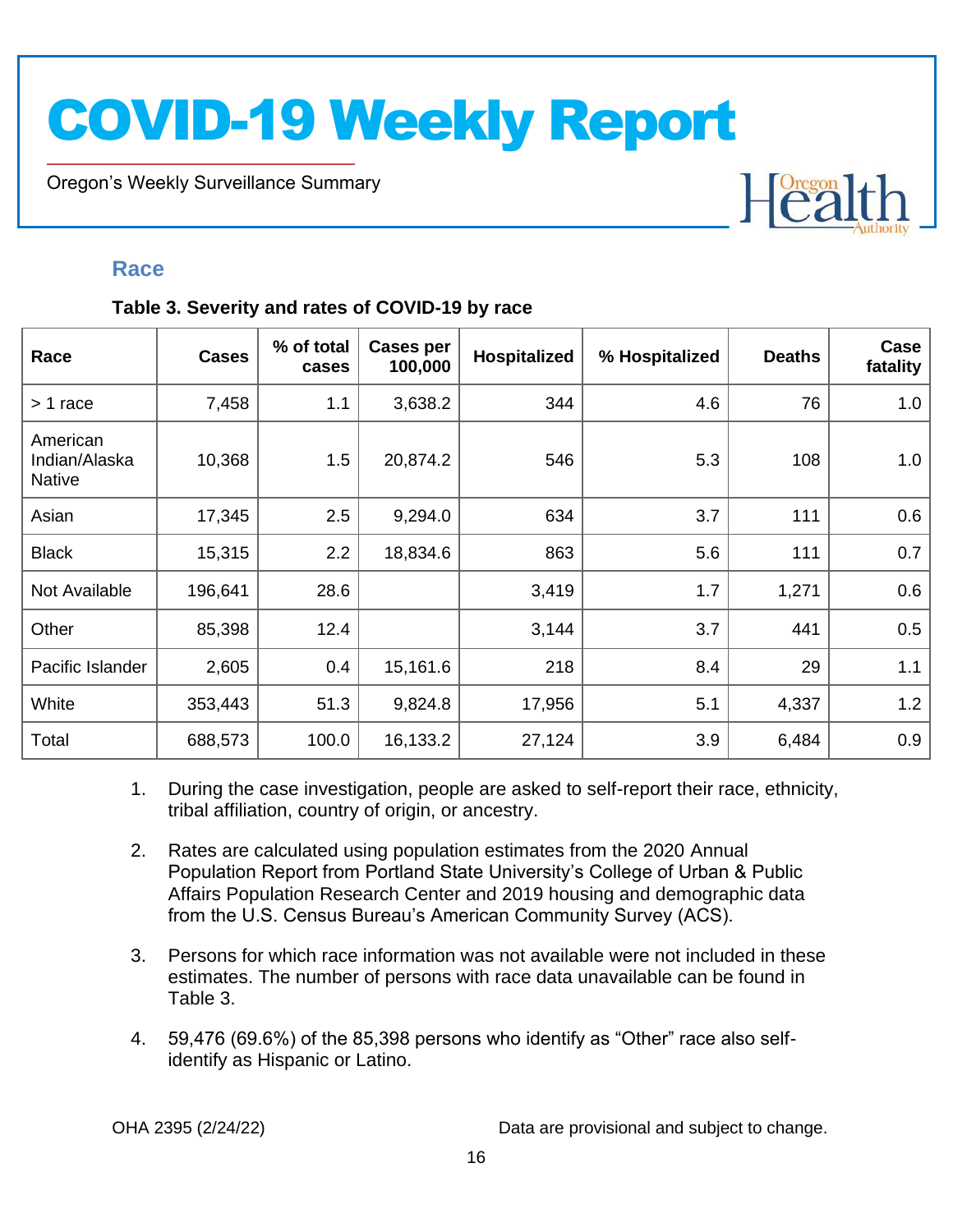Oregon's Weekly Surveillance Summary

Novel Coronavirus (COVID-19)



#### 5. Additional data are available at

[https://public.tableau.com/app/profile/oregon.health.authority.covid.19/viz/Oregon](https://public.tableau.com/app/profile/oregon.health.authority.covid.19/viz/OregonCOVID-19CaseDemographicsandDiseaseSeverityStatewide/DemographicDataHosp?publish=yes) [COVID-](https://public.tableau.com/app/profile/oregon.health.authority.covid.19/viz/OregonCOVID-19CaseDemographicsandDiseaseSeverityStatewide/DemographicDataHosp?publish=yes)[19CaseDemographicsandDiseaseSeverityStatewide/DemographicDataHosp?pu](https://public.tableau.com/app/profile/oregon.health.authority.covid.19/viz/OregonCOVID-19CaseDemographicsandDiseaseSeverityStatewide/DemographicDataHosp?publish=yes) [blish=yes;](https://public.tableau.com/app/profile/oregon.health.authority.covid.19/viz/OregonCOVID-19CaseDemographicsandDiseaseSeverityStatewide/DemographicDataHosp?publish=yes) and [https://public.tableau.com/app/profile/oregon.health.authority.covid.19/viz/Oregon](https://public.tableau.com/app/profile/oregon.health.authority.covid.19/viz/OregonCOVID-19CaseDemographicsandDiseaseSeverityStatewide/SeverityTrends) [COVID-19CaseDemographicsandDiseaseSeverityStatewide/SeverityTrends.](https://public.tableau.com/app/profile/oregon.health.authority.covid.19/viz/OregonCOVID-19CaseDemographicsandDiseaseSeverityStatewide/SeverityTrends)

<span id="page-16-0"></span>**Figure 10. Recent COVID-19 cases by race and week of onset**

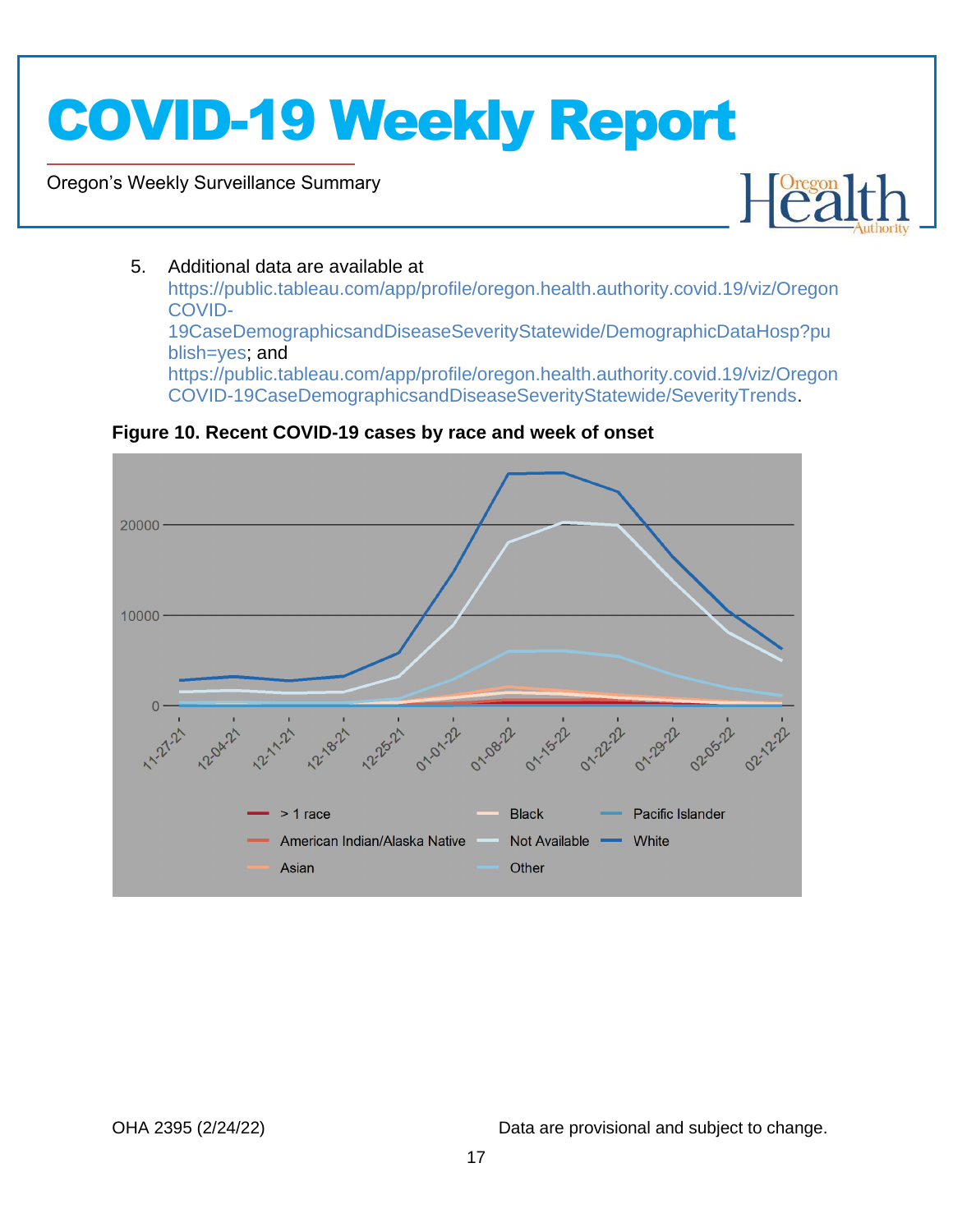Oregon's Weekly Surveillance Summary

Novel Coronavirus (COVID-19)



#### <span id="page-17-0"></span>**Figure 11. All COVID-19 cases (counts) by race and week of onset**

OHA 2395 (2/24/22) Data are provisional and subject to change.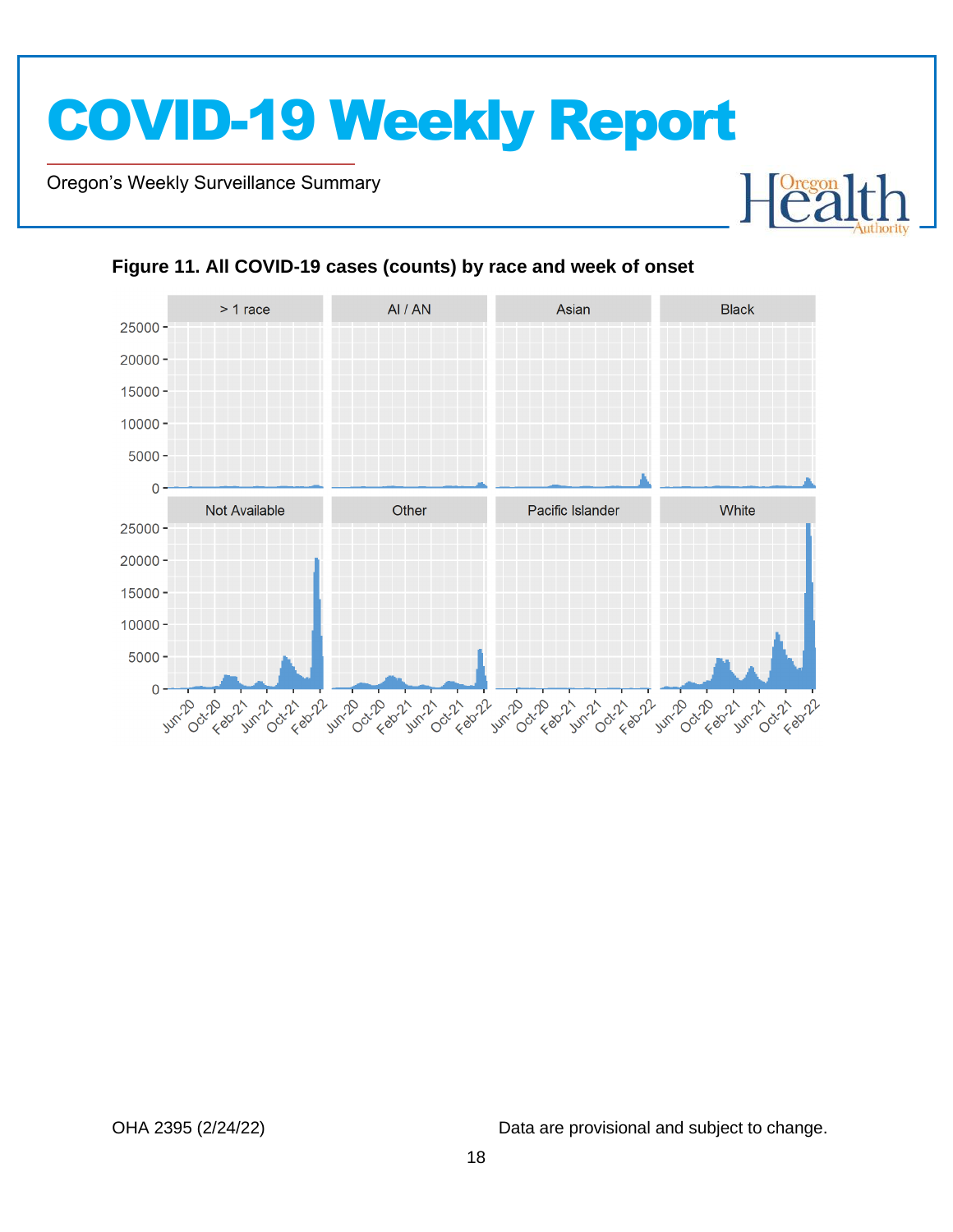Oregon's Weekly Surveillance Summary

Novel Coronavirus (COVID-19)





<span id="page-18-0"></span>**Figure 12. All COVID-19 cases (case rates per 100,000) by race and week of onset**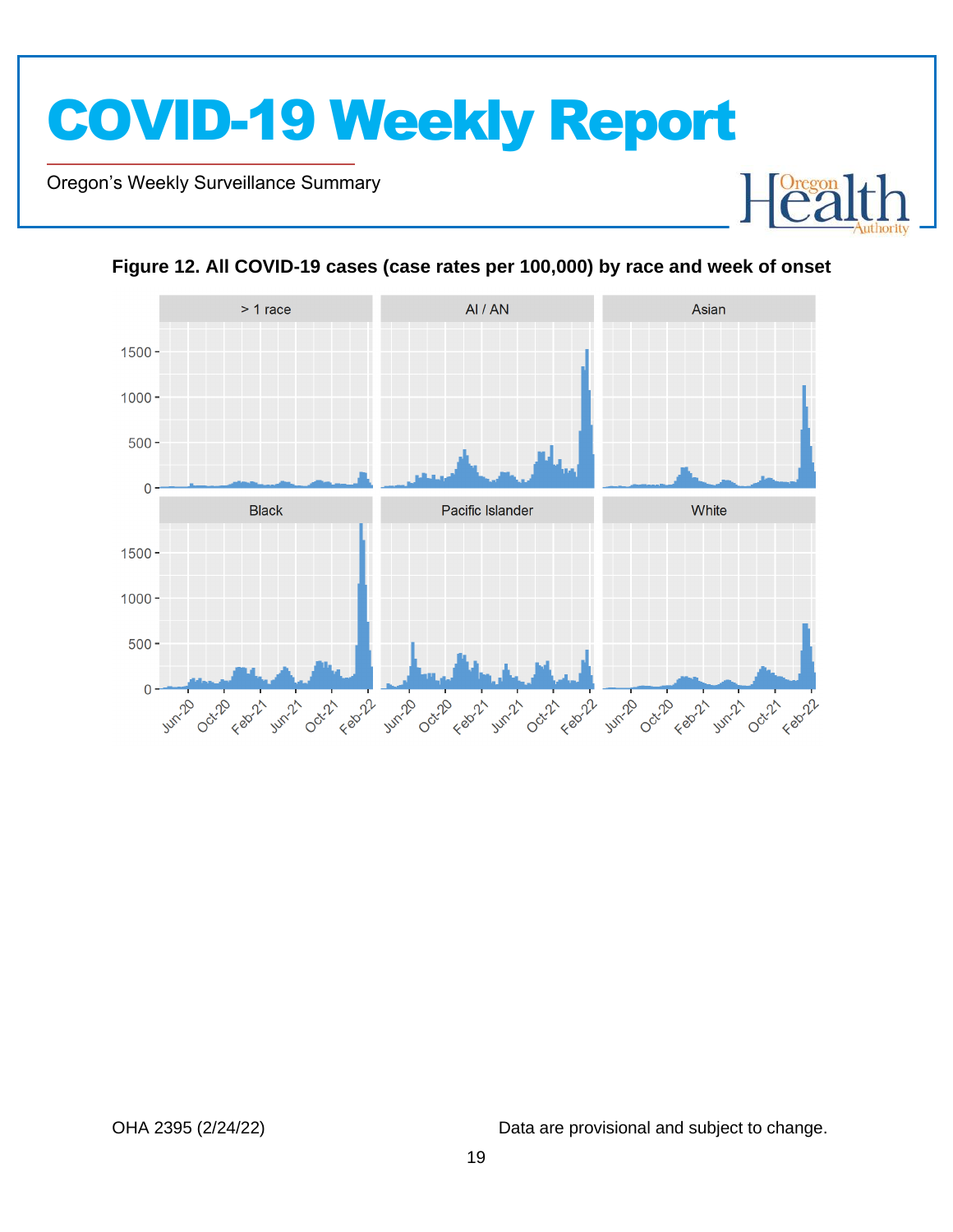Oregon's Weekly Surveillance Summary

## <span id="page-19-0"></span>**Ethnicity**

Novel Coronavirus (COVID-19)

#### <span id="page-19-1"></span>**Table 4. Severity and rates of COVID-19 by ethnicity**

| <b>Ethnicity</b>       | <b>Cases</b> | % of total<br>cases | Cases per<br>100,000 | Hospitalized | % Hospitalized | <b>Deaths</b> | Case<br>fatality rate |
|------------------------|--------------|---------------------|----------------------|--------------|----------------|---------------|-----------------------|
| Hispanic               | 95,044       | 13.8                | 17,129.8             | 3,197        | 3.4            | 383           | 0.4                   |
| <b>Not</b><br>Hispanic | 339,032      | 49.2                | 9,130.4              | 17,108       | 5.0            | 3,903         | 1.2                   |
| Unknown                | 254,497      | 37.0                |                      | 6,819        | 2.7            | 2,198         | 0.9                   |
| Total                  | 688,573      | 100.0               | 16,133.2             | 27,124       | 3.9            | 6,484         | 0.9                   |

- 1. Rates are calculated using population estimates from the 2020 Annual Population Report from Portland State University's College of Urban & Public Affairs Population Research Center and 2019 housing and demographic data from the U.S. Census Bureau's American Community Survey (ACS).
- 2. Additional data are available at [https://public.tableau.com/app/profile/oregon.health.authority.covid.19/viz/Oregon](https://public.tableau.com/app/profile/oregon.health.authority.covid.19/viz/OregonCOVID-19CaseDemographicsandDiseaseSeverityStatewide/DemographicDataHosp?publish=yes) [COVID-](https://public.tableau.com/app/profile/oregon.health.authority.covid.19/viz/OregonCOVID-19CaseDemographicsandDiseaseSeverityStatewide/DemographicDataHosp?publish=yes)[19CaseDemographicsandDiseaseSeverityStatewide/DemographicDataHosp?pu](https://public.tableau.com/app/profile/oregon.health.authority.covid.19/viz/OregonCOVID-19CaseDemographicsandDiseaseSeverityStatewide/DemographicDataHosp?publish=yes) [blish=yes;](https://public.tableau.com/app/profile/oregon.health.authority.covid.19/viz/OregonCOVID-19CaseDemographicsandDiseaseSeverityStatewide/DemographicDataHosp?publish=yes) and [https://public.tableau.com/app/profile/oregon.health.authority.covid.19/viz/Oregon](https://public.tableau.com/app/profile/oregon.health.authority.covid.19/viz/OregonCOVID-19CaseDemographicsandDiseaseSeverityStatewide/SeverityTrends) [COVID-19CaseDemographicsandDiseaseSeverityStatewide/SeverityTrends.](https://public.tableau.com/app/profile/oregon.health.authority.covid.19/viz/OregonCOVID-19CaseDemographicsandDiseaseSeverityStatewide/SeverityTrends)

OHA 2395 (2/24/22) Data are provisional and subject to change.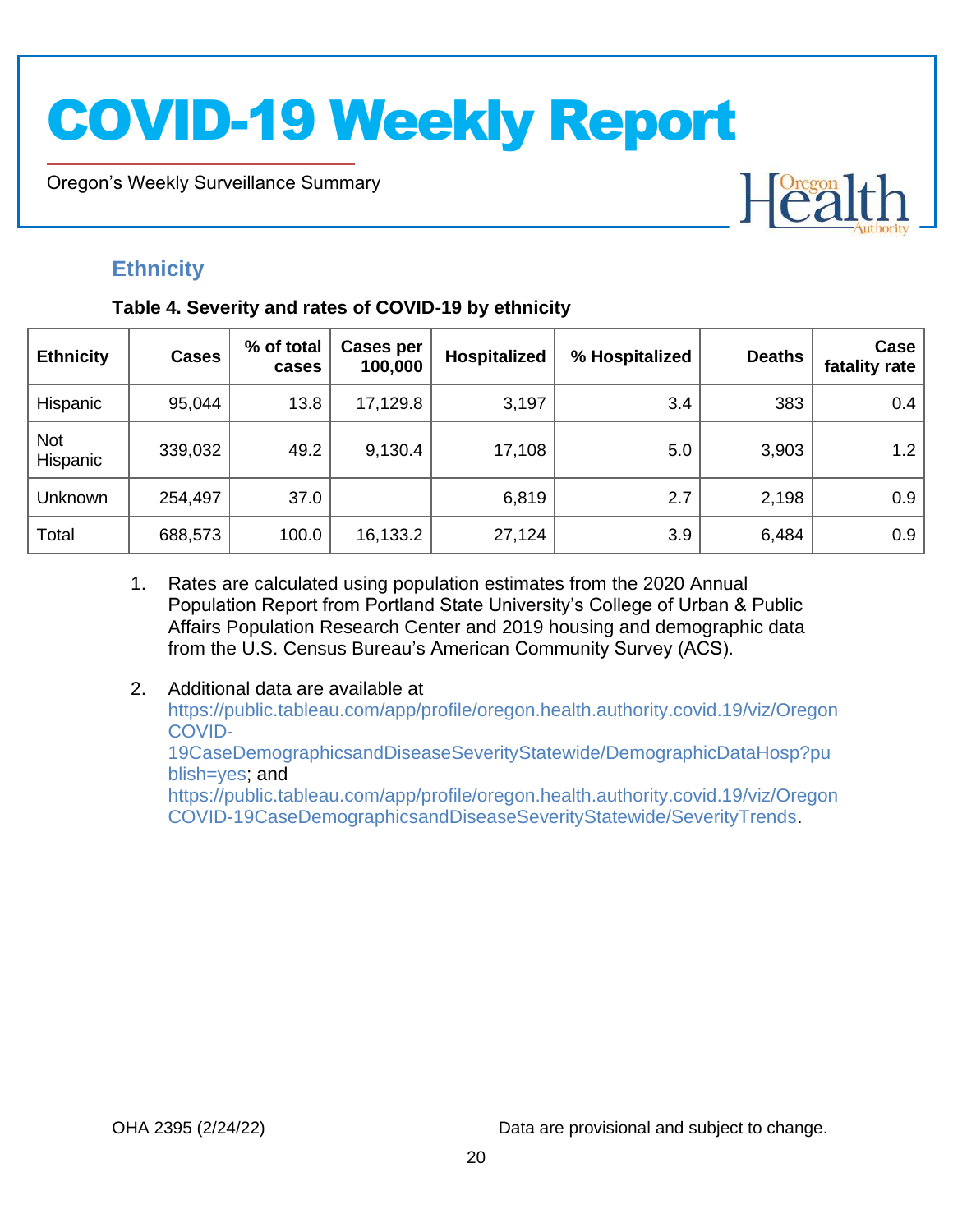

Oregon's Weekly Surveillance Summary

Novel Coronavirus (COVID-19)





<span id="page-20-0"></span>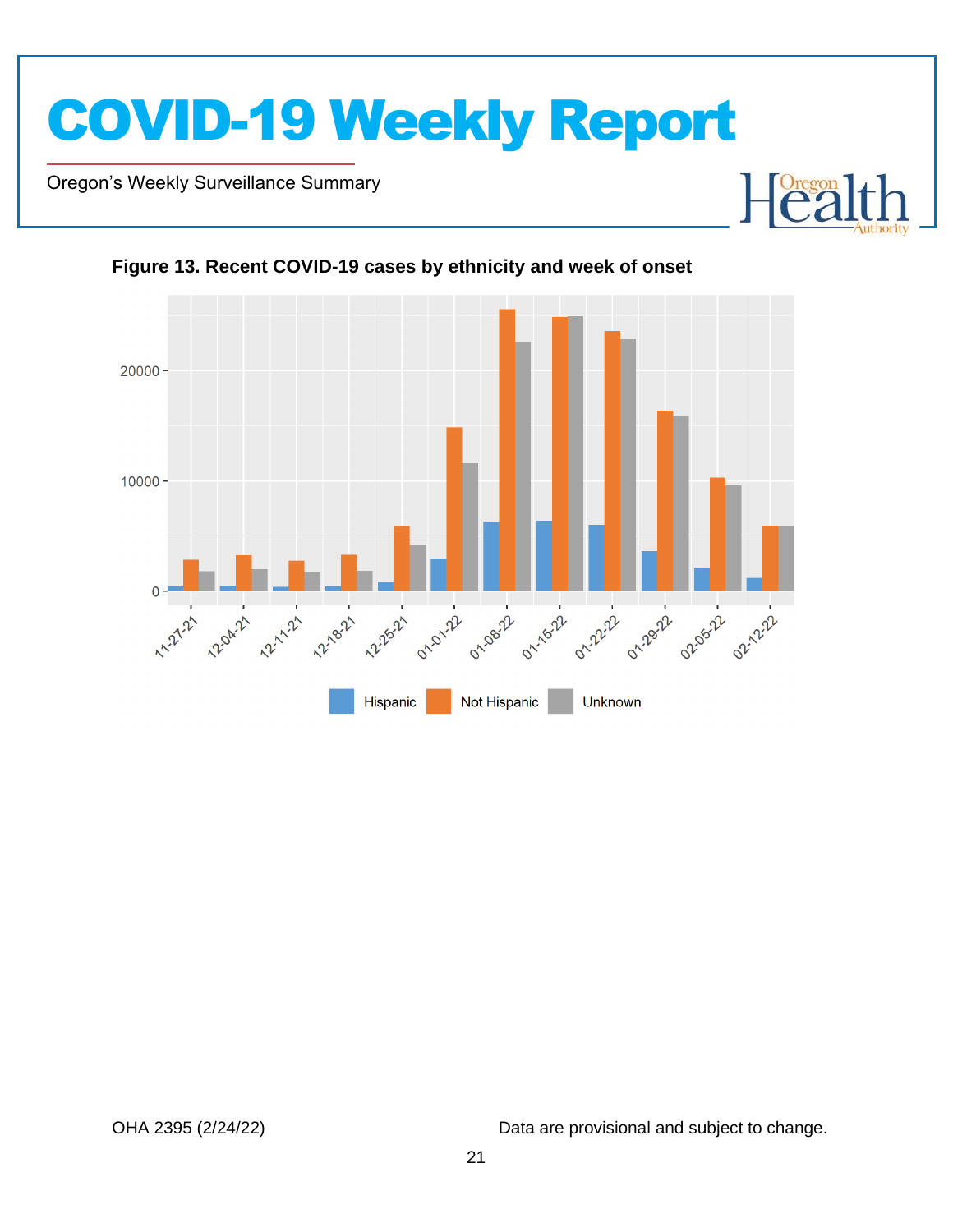Oregon's Weekly Surveillance Summary

Novel Coronavirus (COVID-19)





#### <span id="page-21-0"></span>**Figure 14. All COVID-19 cases (counts) by ethnicity and week of onset**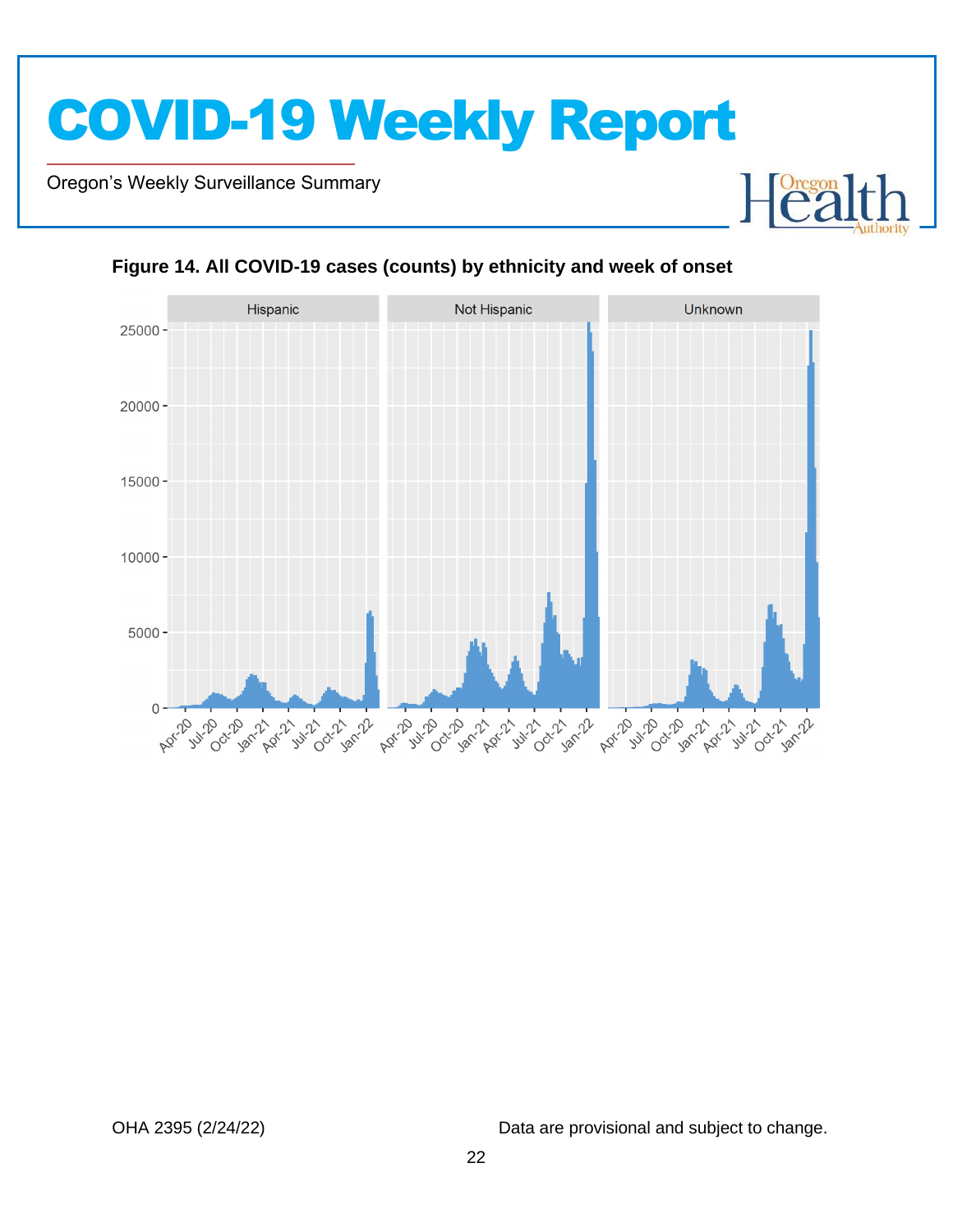

Oregon's Weekly Surveillance Summary

Novel Coronavirus (COVID-19)



#### <span id="page-22-0"></span>**Figure 15. All COVID-19 cases (case rates per 100,000) by ethnicity and week of onset**

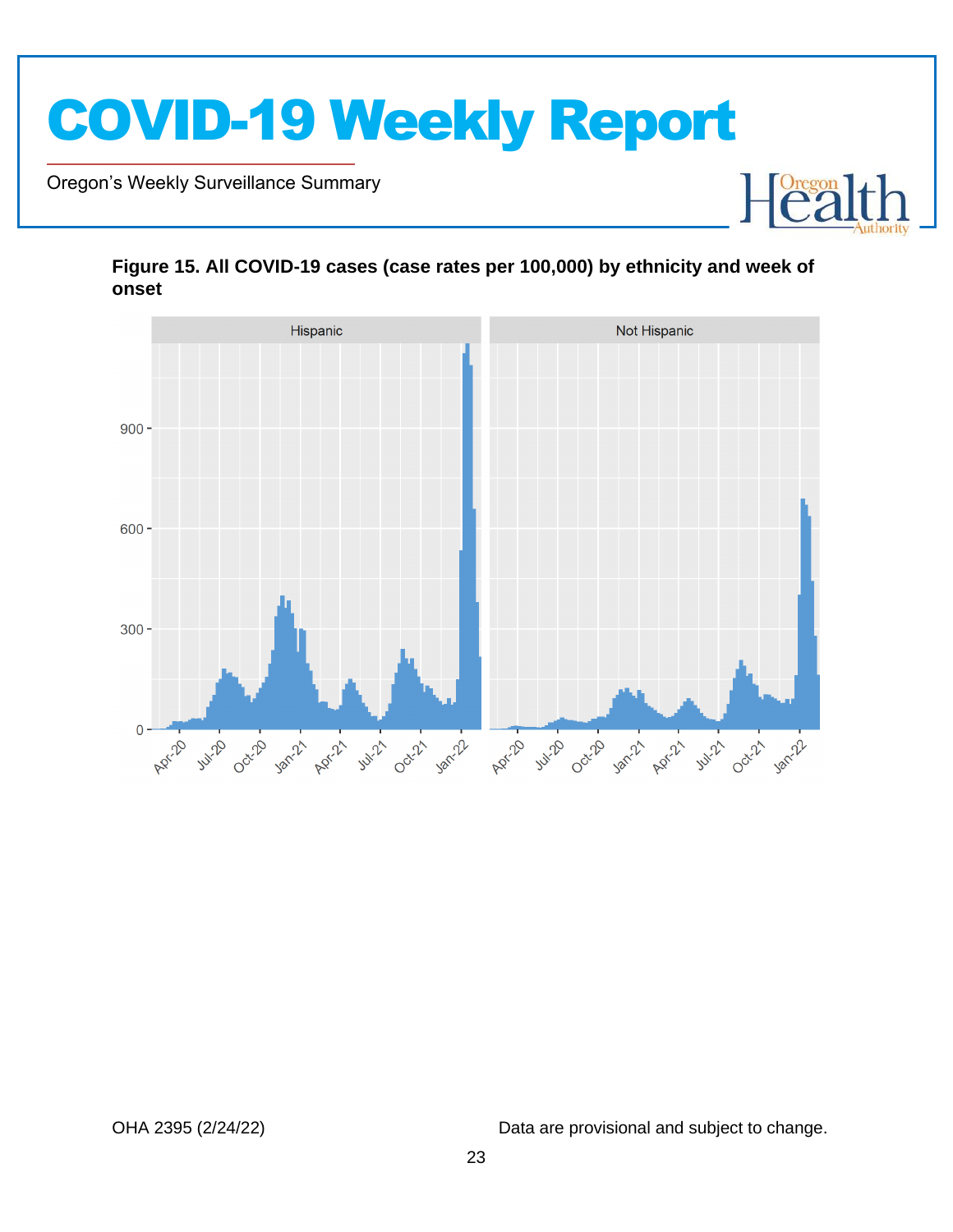Oregon's Weekly Surveillance Summary



### <span id="page-23-0"></span>**Age-adjustment**

Novel Coronavirus (COVID-19)

Tables 5 and 6 show the ratio of age-adjusted rates of COVID-19 for cases, hospitalizations, and deaths by race and ethnicity. Each table compares the rates of cases, hospitalizations, and deaths between each group and a reference group and accounts for differences in population distributions in each group.

#### <span id="page-23-1"></span>**Table 5. Ratio of age-adjusted rates for cases, hospitalizations, and deaths by race**

Age-adjusted rate ratios of cases, hospitalizations, and deaths, compared to white persons.

| Race                                       | <b>Cases</b> | <b>Hospitalizations</b> | <b>Deaths</b> |
|--------------------------------------------|--------------|-------------------------|---------------|
| $> 1$ race                                 | 0.4          | 0.7                     | 0.9           |
| American<br>Indian/Alaska<br><b>Native</b> | 2.1          | 2.7                     | 2.8           |
| Asian                                      | 0.9          | 0.9                     | 0.8           |
| <b>Black</b>                               | 1.8          | 2.9                     | 2.1           |
| Pacific Islander                           | 1.5          | 4.4                     | 4.4           |
| White                                      | 1.0          | 1.0                     | 1.0           |

- 1. During the case investigation, people are asked to self-report their race, ethnicity, tribal affiliation, country of origin, or ancestry.
- 2. U.S. Census Bureau; American Community Survey, 2019 American Community Survey 5-Year Estimates.
- 3. Persons for which race information was not available were not included in these estimates. The number of persons with race data unavailable can be found in Table 3.
- 4. Additional data are available at [https://www.oregon.gov/oha/covid19/Documents/DataReports/Age-Adjusted-](https://www.oregon.gov/oha/covid19/Documents/DataReports/Age-Adjusted-Report-10-25-2021.pdf)[Report-10-25-2021.pdf.](https://www.oregon.gov/oha/covid19/Documents/DataReports/Age-Adjusted-Report-10-25-2021.pdf)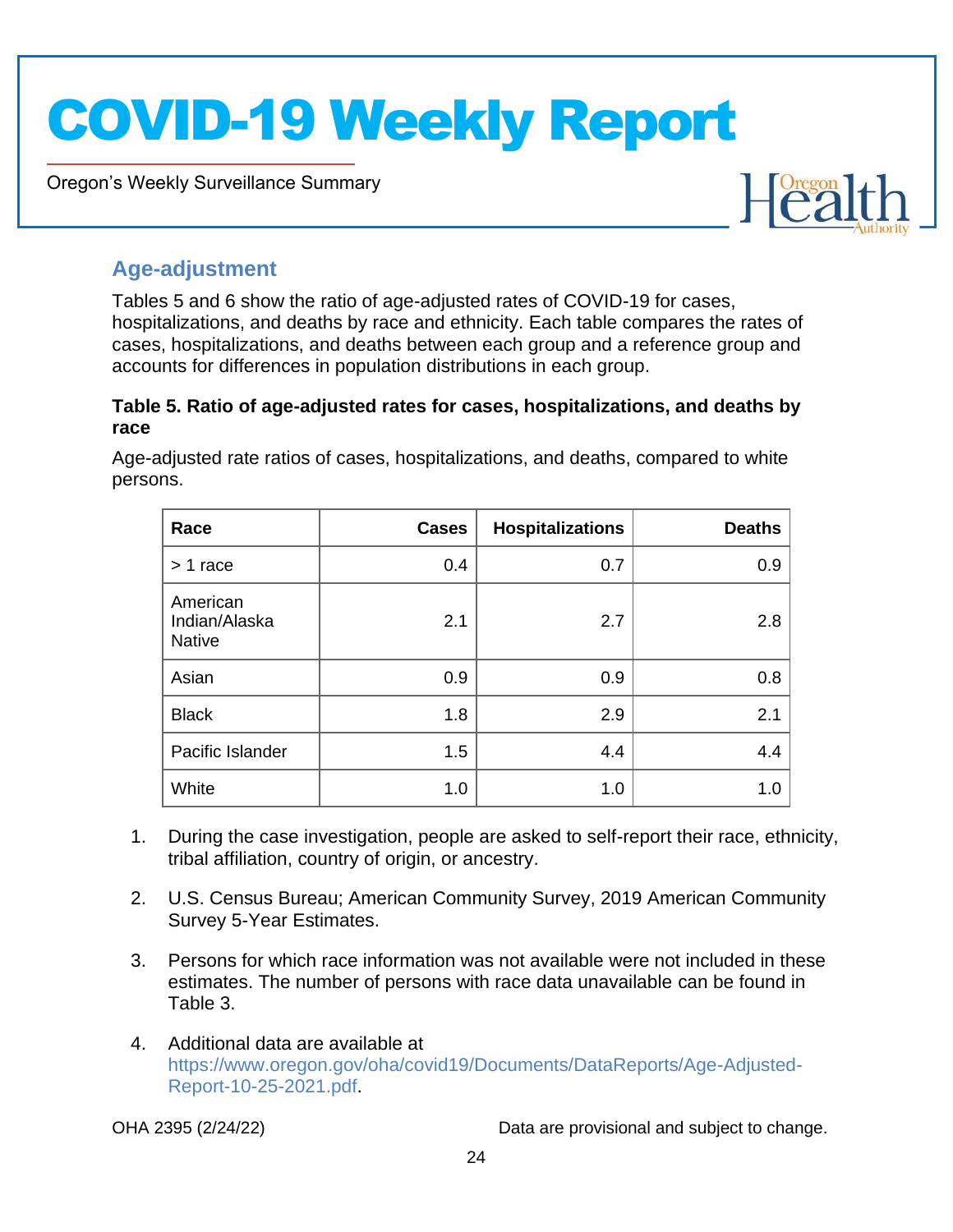Oregon's Weekly Surveillance Summary

Novel Coronavirus (COVID-19)



#### <span id="page-24-0"></span>**Table 6. Ratio of age-adjusted rates for cases, hospitalizations, and deaths by ethnicity**

Age-adjusted rate ratios of cases, hospitalizations, and deaths, compared to non-Hispanic.

| <b>Ethnicity</b> | <b>Cases</b> | <b>Hospitalizations</b> | <b>Deaths</b> |
|------------------|--------------|-------------------------|---------------|
| Hispanic         | 1.6          | ົດ.                     |               |
| Non-Hispanic     |              |                         |               |

- 1. During the case investigation, people are asked to self-report their race, ethnicity, tribal affiliation, country of origin, or ancestry.
- 2. U.S. Census Bureau; American Community Survey, 2019 American Community Survey 5-Year Estimates.
- 3. Persons for which ethnicity information was not available were not included in these estimates. The number of persons with ethnicity data unavailable can be found in Table 4.
- 4. Additional data are available at [https://www.oregon.gov/oha/covid19/Documents/DataReports/Age-Adjusted-](https://www.oregon.gov/oha/covid19/Documents/DataReports/Age-Adjusted-Report-10-25-2021.pdf)[Report-10-25-2021.pdf.](https://www.oregon.gov/oha/covid19/Documents/DataReports/Age-Adjusted-Report-10-25-2021.pdf)

## <span id="page-24-1"></span>**People with Intellectual and Developmental Disabilities**

As of January 9, 2022 OHA is aware of 2,397 people with intellectual or developmental disabilities who have had COVID-19 to date. This includes individuals who live in congregate settings and in family or individual homes. To date, there are 49 deaths among people with intellectual or developmental disabilities. This number is from conducting a match between the ODHS Office of Developmental Disabilities Services client list and the Oregon COVID-19 case database. OHA will update this number on a quarterly basis.

Additional information about the ODDS program and COVID-19 can be found here: [https://www.oregon.gov/dhs/SENIORS-](https://www.oregon.gov/dhs/SENIORS-DISABILITIES/DD/ODDS%20Resource%20Library/ODDS-Residential-COVID-19-Report.pdf)